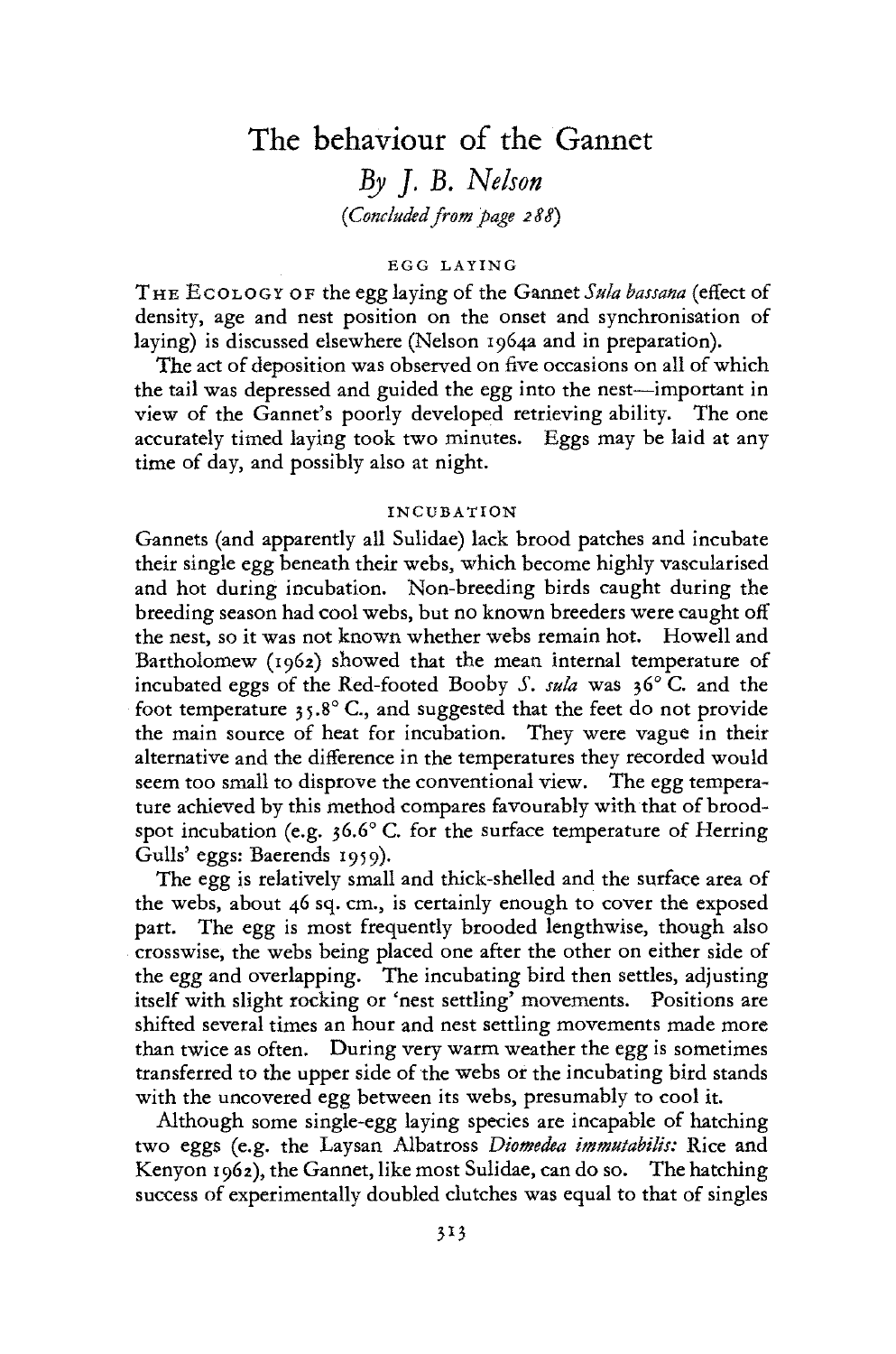(87% and 85% respectively) though the average incubation period was 46 days compared with 44 for singles. This was due to less efficient covering rather than chilling resulting from egg transference; transferred single eggs did not take longer than normal to hatch. The two eggs were incubated in almost any position, provided the long axis was horizontal. The incidence of rising and settling greatly increased after donation of an extra egg *(cf.* Beer 1961). Incubation may be less efficient in first-time breeders, since a lower percentage of their eggs hatched, though figures for respective infertility rates were not obtained. One such female at first incubated the egg on top of her webs and later lost it. However, there is no difference in incubation period between first-time breeders and experienced birds.

# *Behaviour during incubation*

Except when sleeping, Gannets rarely incubate for more than ten successive minutes without also performing numerous other behaviour patterns. Spells of activity alternate with periods of rest. Certain activities are linked (e.g. menacing, touching nest material and bowing) and when one occurs at much higher frequency so do the others. Other activities (e.g. nest digging) occur in concentrated spells at intervals in contrast to rotary head shaking which occurs at a fairly uniform level. The commonest activity is touching nest material, since this occurs as a displacement activity in conflict situations as well as autochthonously. Preening and ordinary head shaking are the two other commonest behaviour patterns.

During incubation, quiet spells are usually ended by a sudden stimulus such as the arrival or departure of a neighbour. The activity resulting (e.g. menacing) then leads to another activity, such as egg shifting as a result of changed position. However, some activities occur without any such observable stimulus.

# *Part played by external stimuli*

The onset of incubation behaviour might conceivably be released by the external stimulus of the egg in the nest and might also require the bird to be in a particular hormonal state, or perhaps, in the female, require the prior act of laying. To test this, 21 eggs were donated to different nests in the pre-laying period and the reaction of the birds recorded. Where the egg was rejected the date on which their own egg was subsequently laid was noted. The substitutions were of fresh Gannet eggs, except for three pot eggs, smaller than a Gannet's, and one Shag egg.

There were 12 outright rejections, involving both male and female, in which the Gannet gripped the egg between its mandibles and either placed it on the rim of the nest with mandible vibrations as in deposition of nest material, jabbed it in the bottom of the nest, pushed it over the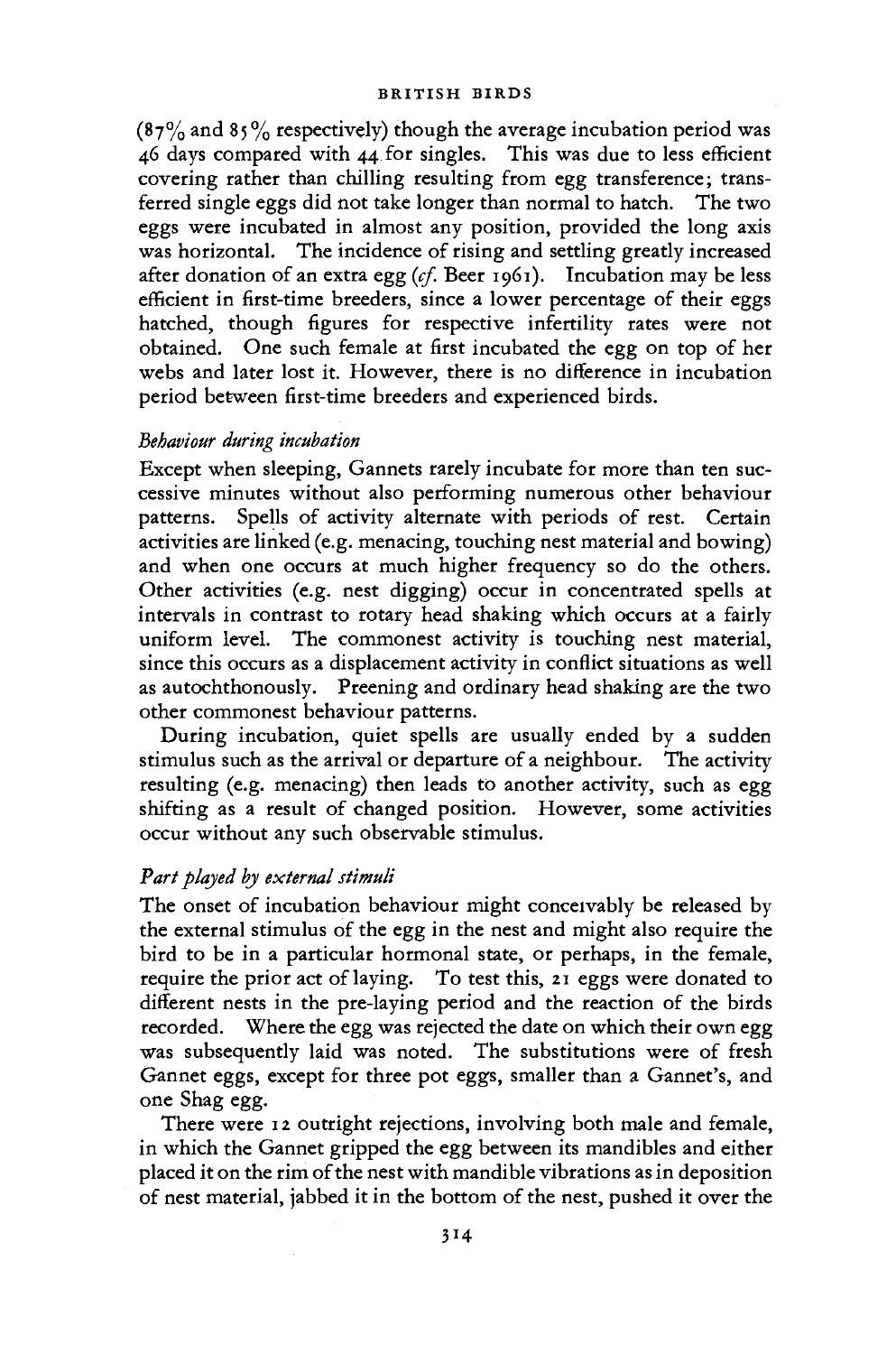rim or ignored it. Eleven of these nests were subsequently laid in six, nine (four cases), ten (two cases), 14-19, 20, 21 and 27 days later.

The remaining nine eggs were accepted (three by males, two by females and four by birds of unknown sex), but five of them only temporarily. Birds which continued to incubate and hatch the foster eggs failed to lay their own, an inhibitory effect known in many other species. Of the five which accepted the foster eggs only temporarily, one did not lay and the remaining four laid four, five and nine (two cases) days later. In other words, of birds which did lay subsequently, those which accepted the foster eggs were closer to laying their own than those which rejected them. Beer  $(1963)$  also found this for the Black-headed Gull. The tendency to incubate, as one would expect, increases with the laying of their own egg. However, the fact that some individuals rejected a donated egg some days before laying, whilst others accepted one at a similar time may suggest, if incubation depends on a specific hormonal state, that this is reached by different birds at different times in their cycles. Incubation tendency increases with seasonal gonad development, but the response to the egg is apparently present for some time before required. This need not have been the case. Certain aspects of female breeding behaviour can develop independently of others, though all under the influence of oestrogens. Alternatively, incubation behaviour might conceivably have depended on reflexly initiated hormone activity, triggered by the sight or 'feel' of the egg.

. Whilst such a strong tendency to reject eggs near to the laying date might not be expected, it was even more surprising to find that a female rejected a donated egg nine days before laying her own, which she then lost, then again rejected a donated egg, but re-laid 20 days after this further refusal. She had therefore recently experienced both laying and incubating, and was within three weeks of laying again, yet rejected a substituted egg. This strongly suggests that incubation tendency is closely'linked with the deposition and presence of the egg and quickly wanes in its absence. Of three other eggs donated after natural loss, two were accepted (one a Shag's) and one rejected only two days after the recipient's own had been lost.

### *Egg-shifting and nest-settling movements*

The position of the egg beneath the webs is altered, on average, almost twice an hour, using the lower edge of the closed or slightly open bill pointing backwards between the webs. Settling movements, altering the position of the webs on the egg, are common and invariably follow egg-shifting. Only rarely are they followed by leg or wing stretching, so that they seem to concern incubation rather than the relief of muscle cramp. Nest-settling movements occur even before there is an egg in the nest and become commoner just before laying. Like some of the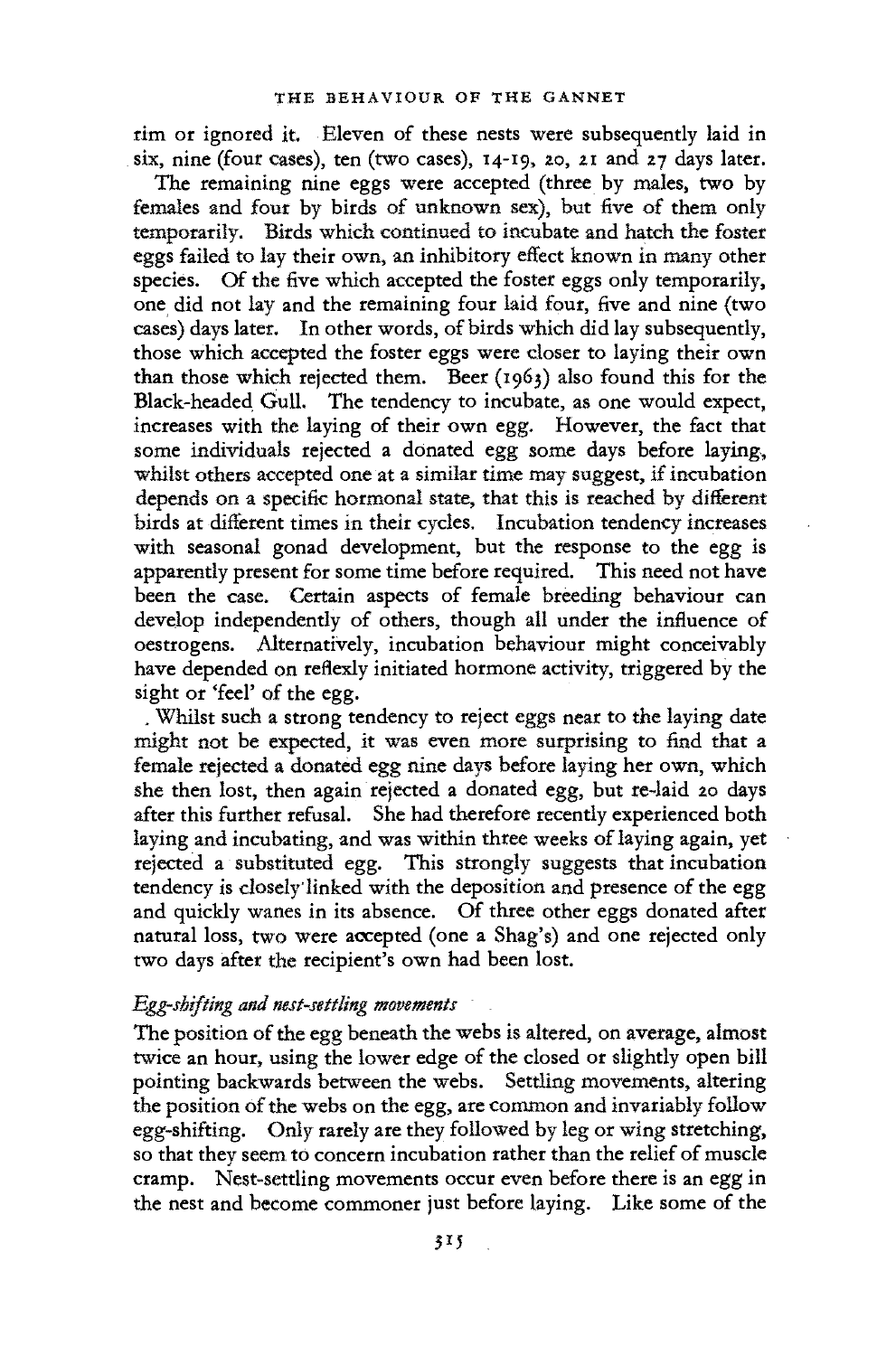adjusting movements in terns (Poulsen 1953), the Gannet's settling movements do not seem to alter the position of the egg but, unlike terns, are caused by feet, rather than body, movements.

# *Egg-retrieving*

Poulsen (1953) concluded that, in all ground-nesters with shallow nests and liable to displace their eggs, egg-retrieving is well-developed. The Gannet, only partially a ground-nester, and with a tall, pedestal nest, shows little retrieving ability if the egg is knocked or experimentally placed out of the nest. This may be because recovery is generally impossible; either the egg rolls into a deep valley between nests or falls over the ledge, and in any case there is very little loss due to accidental displacement. However, eggs placed on the rim of the nest are rolled back into the cup and the bird also attempts, usually unsuccessfully, to retrieve those just within reach though a little below the rim. Even with low rims the egg rolls away from the beak; Gannets seem to lack the steering movement of the egg-rolling Grey Lag Goose *Anser anser*  and are very quickly discouraged. I have a single record of a male Gannet which had just lost its egg attempting to roll a neighbour's unattended egg into his own nest. Whereas I have recorded Herring Gulls building many separate nests around eggs successively displaced too far to be rolled, until eventually incubating them several yards from the original site, Gannets do not attempt to incubate outside the nest even where this is possible. Such a response would rarely be useful.

### *RSk of the sexes in incubation*

When the female first vacates the egg, which, if the male is present, she usually does soon after laying, he immediately begins his first incubation spell, the sight of the egg apparently releasing the appropriate behaviour. The early change-over may be partly due to the female having already spent a long pre-laying spell on the nest. A similar procedure occurs in many other species which habitually take long incubation stints.

Two-hourly checks over several days and once or twice daily checks over several weeks established that the number of incubation stints was roughly equal in the sexes, though the male's were longer (average 3 5.6 hours against 30.2 hours). In both sexes the spells became slightly shorter as hatching approached, then dropped suddenly after hatching.

### *Change-over*

Arrival of the partner during incubation is followed by mutual fencing and change-over. An odd fact is that before the incoming bird relieves its mate it usually sky-points and moves slightly *away* from the nest before returning and taking over. Departing birds very often elicit mutual fencing intention movements from the partner, as though the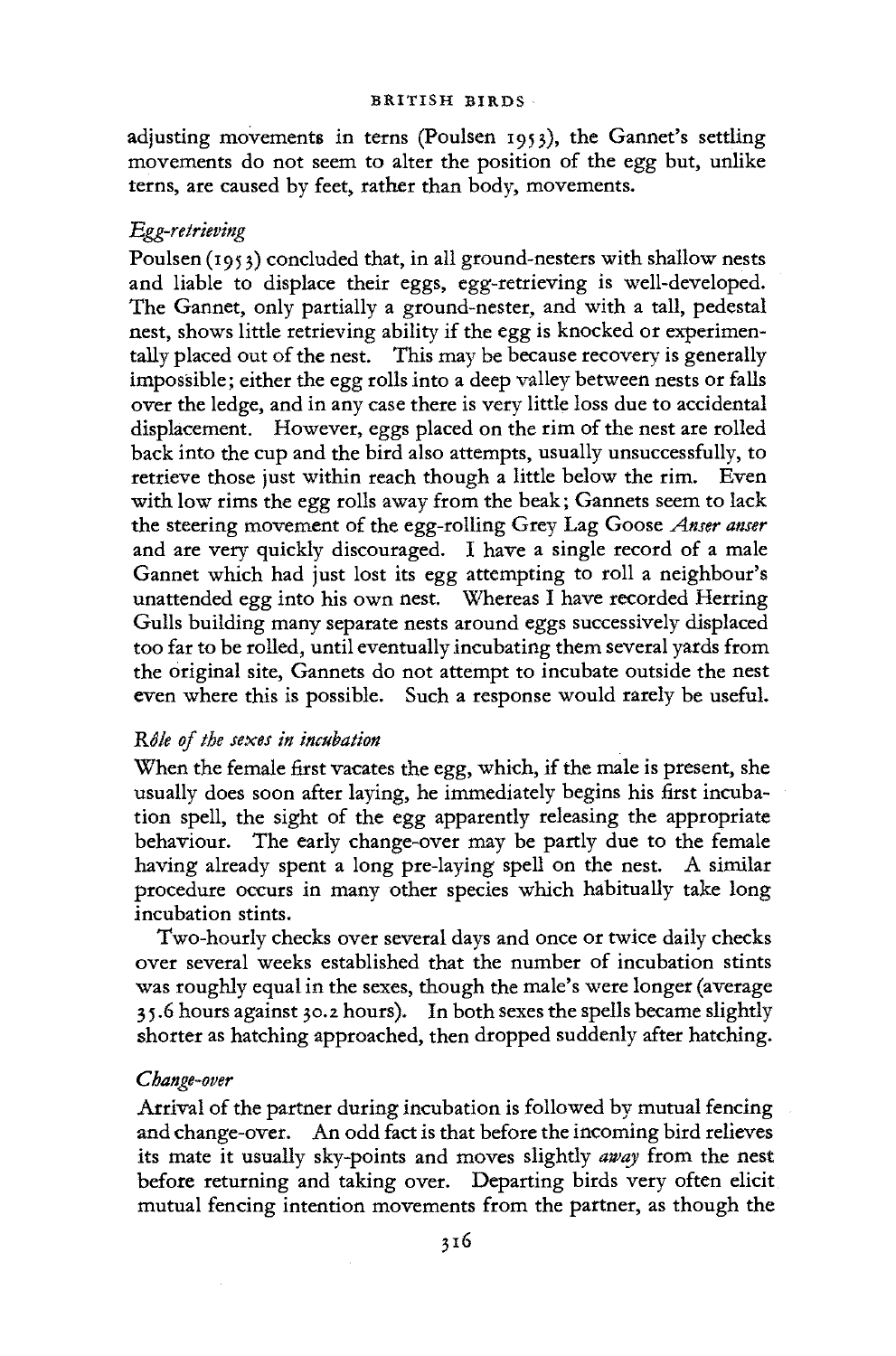| Sex<br>arriving | Average<br>time                   | Longest<br>time | Shortest<br>time           | No. of<br>cases |  |
|-----------------|-----------------------------------|-----------------|----------------------------|-----------------|--|
| Male            | $7 \text{ min. } 58 \text{ sec.}$ | 22 min. o sec.  | $\frac{1}{2}$ min. 30 sec. | 31              |  |
| Female          | 2 min. 49 sec.                    | 10 min. 35 sec. | o min. 5 sec.              | 23              |  |

**Table 14. Time taken to change-over by Gannets** *Sula bassana* **on the Bass Rock** 

latter is trying to influence it to remain on the site. Once the incubating bird rises, the incomer pushes directly on to the egg and settles down, usually ignoring the mate, who repeatedly sky-points before leaving. Table 14 shows the time taken to change-over, calculated from the time of arrival at the nest to stepping on to the egg. It is clear from these results that females are significantly less willing than males to vacate the egg, which may possibly indicate a stronger incubation tendency or reflect the fact that males have usually been on duty longer (see table  $\zeta$ ).

Although change-over times are scattered throughout daylight hours, table 15 shows that there is a tendency for most arrivals to occur between dawn and mid-day, probably representing birds which departed late the previous day, fished in the early hours and then quickly returned.

After change-over, some time usually elapses before the outgoing partner leaves the vicinity of the nest, but once away it does not usually return until the next relief, though I recorded birds flying over and inspecting their nests several times from the air before finally departing. Significantly, these were usually birds involved in competition for mate or site. Occasionally a relieved bird brings nest material and may then

#### **Table 15. Proportions of arrivals at the nest by male and female Gannets**  *Sula bassana* **on the Bass Rock at different periods of the day throughout the season**

| $\lambda$ | 05.00<br>to<br>09.00 |    | 09.01<br>to<br>12.00 |           | 12.01<br>to<br>15.00 |              | 15.01<br>to<br>18.00 |                         | 18.01<br>tΟ<br>22.00 |                         |
|-----------|----------------------|----|----------------------|-----------|----------------------|--------------|----------------------|-------------------------|----------------------|-------------------------|
|           | м                    | F  | М                    | F         | м                    | F            | м                    | F                       | м                    | F                       |
| April     | 6                    | 9  | 25                   | 7         | 12                   | 4            | 14                   | IJ                      | 6                    | 6                       |
| May       | 10                   | 10 | 19                   | 19        | 20                   | 3            | 3                    | 10                      | 4                    | 2                       |
| June      | 20                   | 16 | 16                   | 16        | 3                    | 15           | 6                    | $\overline{\mathbf{3}}$ | 3                    | $\overline{\mathbf{z}}$ |
| July      | 5                    | 38 | 10                   | <b>I2</b> | 3                    | I            | $\mathbf{I}$         | $\overline{\mathbf{2}}$ | 18                   | IO.                     |
| August    | 20                   | 16 | 22                   | IS.       | $\overline{2}$       | $\mathbf{z}$ | I                    | $\circ$                 | H                    | 11                      |
| September | 25                   | 18 | 16                   | 14        | 14                   | s            | I                    | 1                       | 5                    | I                       |
| October   | 24                   | 30 | 10                   | 20        | $\circ$              | 4            | 12                   | 4                       | $\circ$              | $\circ$                 |
| Average   | 16                   | 19 | 17                   | 15        | 8                    | 5            | 5                    | 4                       | 7                    | 4                       |

 $M$ =male;  $F$ =female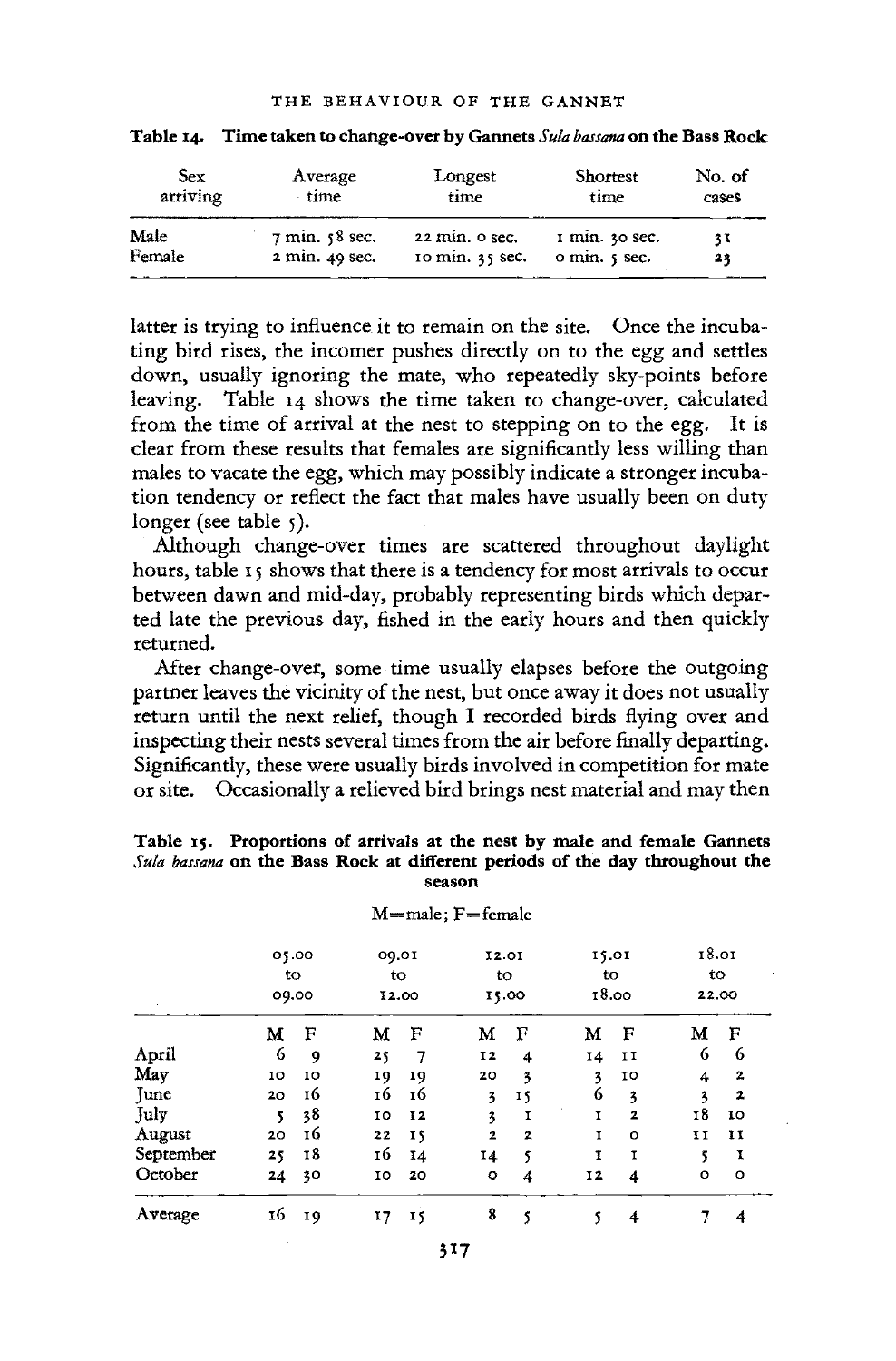spend further time sleeping beside the nest. I had good reason to believe that off duty birds did not usually congregate in 'clubs', which were composed of immature birds and non-breeding adults.

# *Hatching*

Once the egg begins to chip, it is transferred to the top of the webs; incubation underfoot would crush the weakened shell. In three instances this transference was seen when the egg had developed only a small hole, by which time the chick is cheeping. The stimulus to which the adults respond could therefore be either visual or auditory. It may be recalled that transference of the egg to the top of the webs may also be caused by warm weather. Thus two entirely different stimuli elicit the same response.

The newly-hatched chick is also brooded in this position and in four observed cases aberrant behaviour resulted in its death, the adult continuing to incubate the hatching egg or new chick underfoot. Of 13 other cases, eight eggs disappeared around their due hatching date, and five chicks disappeared at less than five days, possibly also due to trampling underfoot or perhaps to faulty feeding; Snow (i960) stated that Shags sometimes experience great difficulty in feeding small young. Of the 17 cases referred to above, seven were first time breeders—a disproportionately high number. In a further case the small chick almost died during a spell of female attendance in which she trod on it; it then subsequently recovered, but at three weeks died during bad weather. This is probably another case of death due to parental inadequacy. Still, even experienced adults sometimes stand on their newly-hatched chicks, which must be highly resistant to rough treatment. The observed presence of more feathers than usual in the nest at this stage may help to protect the chick.

One female was seen to prise half an egg-shell off the hatching chick in a precisely performed action which was not merely due to accidentally mandibulating the egg-shell with the chick inside. However, it is not necessary, apparently, and chicks are certainly capable of freeing themselves, though they may take over 36 hours to emerge after chipping.

Gannets leave the egg-shell lying around the nest for some time after hatching (up to four days noted) and may eventually drop it over the side or place it on the rim, though sometimes it is merely trampled into the nest. Occasionally it is mandibulated like nest material and pieces are flung away with a quick sideways head shake. This disposal is not practised systematically. Non-removal may be connected with lack of predators which could be guided to the nest by the shell *(cf.* Greenshank *Tringa nebularia:* C. and D. Nethersole Thompson 1942; Blackheaded Gull: Tinbergen *eta/.* 1962; and terns: J. M. Cullen 1956). The other possible reasons for egg-shell removal discussed by these authors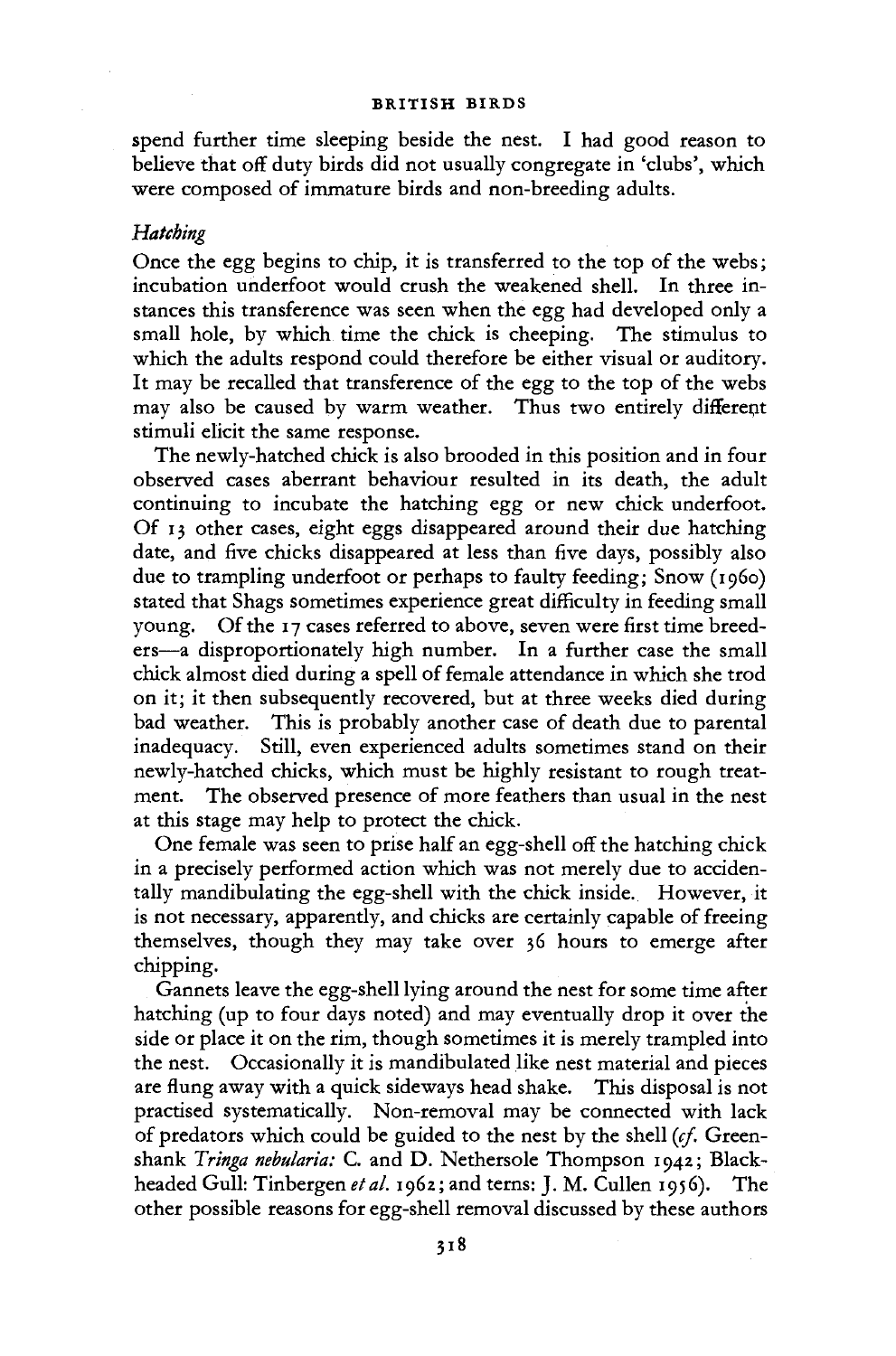

PIG. 14. (a) Sky-pointing at change-over, (b) Note the 'busked' position of the wings in which rotation lifts their distal ends; they are not spread, (c) The skypointing bird walks with a marked swaying gait; the striking lines on the webs and the conspicuous pattern of the facial soft parts are both fully exhibited. Sky-pointing is a pre-movement display, given particularly before and during movement away from the nest; it does not, apparently, 'appease' other Gannets between which the sky-pointing individual must pass (see text)

(such as lacerating the young and nest hygiene) could, of course, account for the Gannet's eventual disposal, though in view of the time lag this seems unlikely.

$$
s_{\text{KY-POINTING}}(fig. 14, plate 46b*)
$$

### *Description*

This conspicuous posture has already been mentioned in connection with web lines (page 236). In sky-pointing the closed wings are raised upwards, not outwards, by rotating the humerus in the glenoid cavity and lifting the distal end of the radio-ulna. This 'wing-busking' is a movement performed to some extent during ordinary walking and as part of the wing movement involved in taking flight. The neck is stretched vertically to its fullest extent and held stiffly, whilst the bill points skywards (sometimes even backwards of vertical) and the eyes look binocularly forwards. These features prompted the descriptive name used here, but it should be made clear that in the following discussion the associated *-movements* (not merely the frozen posture) are included. This is important when interpreting the effects on neighbours ; in fact, one cannot dissociate the two and demonstrate the effect merely of sky-pointing.

In this posture the bird begins slow foot-raising 'on the spot', preparatory to turning and flying or walking away from the nest (see fig. 14a, b) often with a special 'groan'. The striking digital lines are conspicuously displayed by holding the feet in a drooping position so that the upper surfaces are visible to the partner. Blue-footed

\*The plates referred to in this paper were published with the first part in the July issue.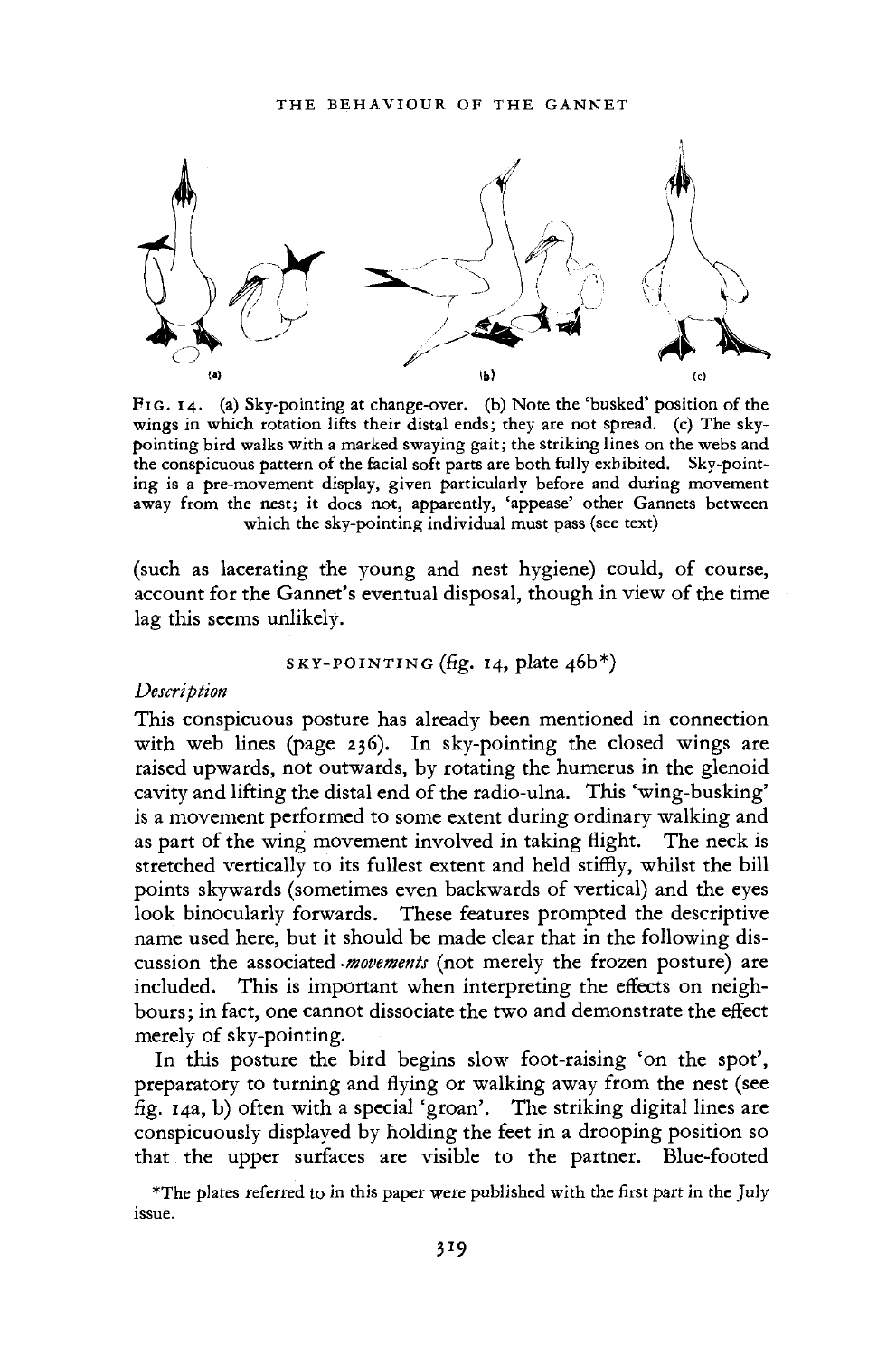Boobies, which have no special features on the tops of the webs, parade with their feet fully and rigidly spread out. Gannets move slowly in the full sky-pointing position with a characteristic rolling gait (fig. 14c, plate 46b) lifting and lowering the feet deliberately, seemingly oblivious to surrounding activity. They may be threatened or even jabbed without abandoning the posture, although their swivelling eye movements show that they are registering the local situation. Sometimes, space permitting, the bird runs a few paces in this posture, or even makes a slight jump.

After the first few careful steps, caution is shed and the Gannet, if surrounded by neighbours, dashes for the fringe or some convenient stopping place. It aids progress by wing-beating as though rowing over the ground and is clearly distressed by the hostile reception, as shown by its gaping and swallowing movements once it reaches a safe point.

The best description of sky-pointing context is that it occurs before and during movement, usually on foot and particularly away from the nest site. Since sky-pointing is such an elaborately exaggerated and common behaviour pattern which often occurs outside the pair relationship, one suspects a signal function in a wider social sphere. It will be shown that sky-pointing clearly elicits reaction from the mate and neighbours, although the reaction of the latter is not beneficial to the sky-pointing bird.

Sky-pointing usually begins on the nest, typically by the relieved bird during change-over (but also by the incomer) just before the former flies or walks off, and may last for two minutes without a break. Usually the bird is surrounded by others (on flattish ground) but may sky-point when completely isolated, moving a step or two in the full sky-pointing position, then running or hopping with the take-off groan. Even then, however, the bird is usually en route from the nest to a take-off point. Birds moving about in the fringe, prospecting, collecting nest material and so on, usually do not sky-point.

When directly preceding flight the full behaviour sequence is: skypoint with wings busked, wings flicked (intention of flight), crouch (intention of jump), actual take-off with tail depressed to increase lift still in sky-pointing position (plate 47b). When preceded by skypointing, take-off is also accompanied by the groan in about 60% of cases. Take-off without sky-pointing is accompanied by a groan only in some  $20\%$ .

# *Function*

The form of the movement, in which the bill is so obviously removed from the attacking position, clearly suggests appeasement and, despite the lack of any other evidence, this function has been stated or implied (Fisher and Lockley 1954, Tinbergen 1959), sometimes in a highly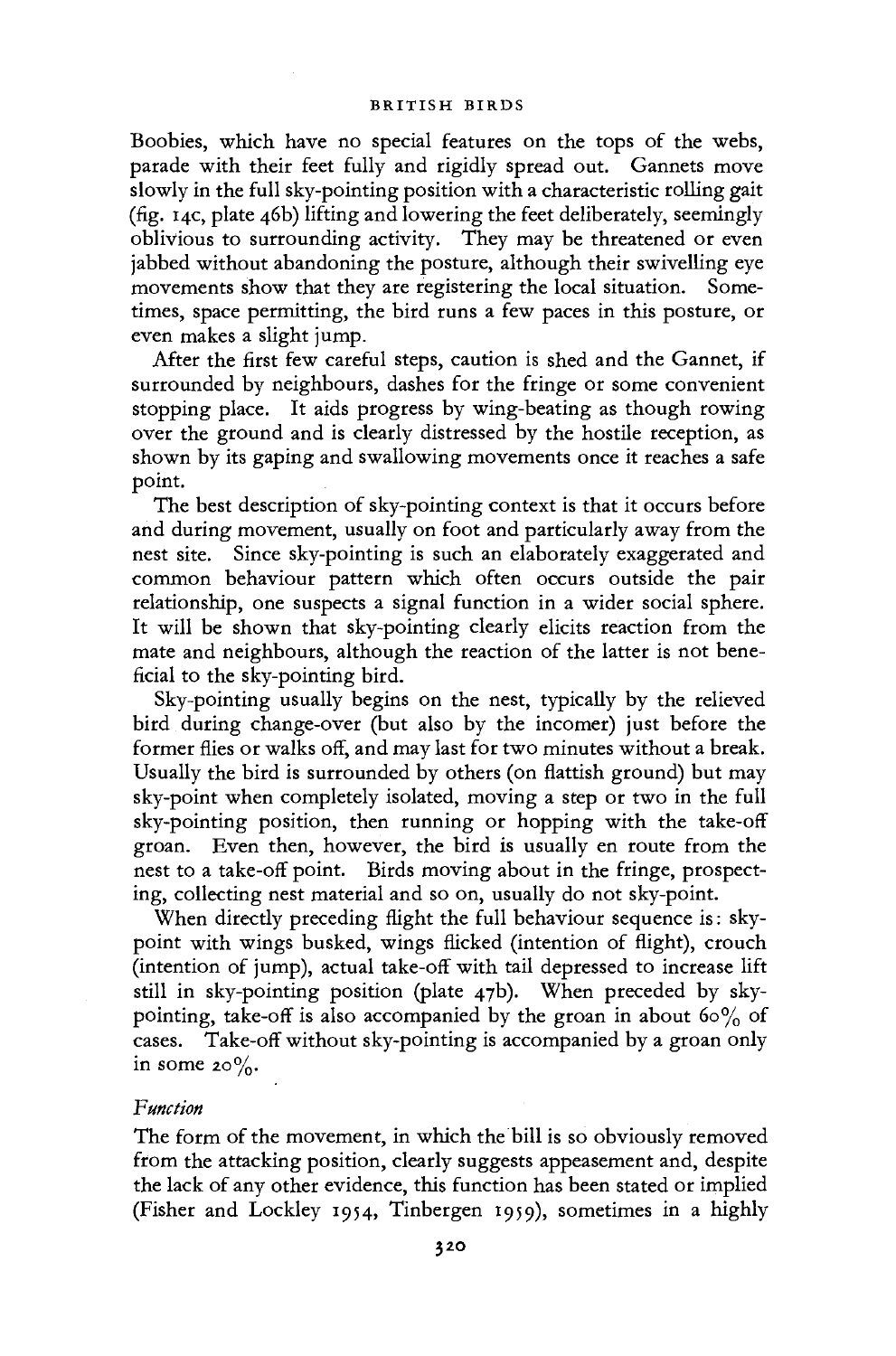committed manner (Barlee 1956). The function according to these authors would be to reduce the tendency of other birds to attack the sky-pointing individual as it moved through the colony to a take-off point. The situations in which it typically occurs seem to require such an appeasement posture, which no doubt influenced previous interpretations. The only way (short of model experiments) to gather evidence on the point seemed to be to observe (a) when, precisely, it occurred and (b) what effect it had on other individuals. Systematic notes were therefore made of about 500 occasions on which it occurred, where there were no additional complications of attack, stealing nest material, disturbance and so on. These fell into seven classes:

(1) Birds leaving their nests to move through the colony sky-pointed and then dashed in 60 out of 83 cases (72%) and merely dashed in the remainder.

(2) Birds moving some distance from their nests but without having to pass through others sky-pointed in 69 out of 76 cases (91%). The differences between categories  $(1)$  and  $(2)$  suggests that the prospect of passing between hostile neighbours decreases, rather than increases, the tendency to sky-point.

(3) Birds moving only slightly off their sites—a foot or two—sky-pointed in all of 19 cases.

(4) The few records of birds approaching their sites on foot indicate that where they have to pass through others they do not sky-point (no cases out of 14), but where they can approach without they may do so (four cases out of  $11 = 36\%$ ).

(5) Prior to flying from their nests after change-over, birds sky-pointed in all cases but, taking into account departure after short visits only, in 47 out of 130 cases  $(36\%)$ .

(6) Although sky-pointing never occurs prior to take-off with nest material, birds occasionally walk in this position holding nest material. Birds taking off without nest material other than from their nests sky-pointed in 16 out of 132 cases  $(12\%)$ . Many of these had left the nest on foot and were taking off from some vantage point. In a literal sense, therefore, they were still 'leaving the nest'.

(7) Movement on foot along the fringe of the colony involved sky-pointing in 58 out of 118 cases (49%). Many of the sky-pointing birds had just left the colony, but precise proportions cannot be given, since a bird's behaviour prior to its arrival in the fringe was often missed.

The preceding analysis reveals a posture which, though highly predictable in a few situations, is far from an invariable response to the pre-movement situation. Further it does *not* effectively prevent attack (see below) and is *not* adopted when attack is likely; instead the bird dashes. Sky-pointing usually occurs *before* the bird has been attacked. When attack appears imminent, a bird may 'freeze' in a nonsky-pointing position for over five minutes before dashing.

To see whether sky-pointing reduced the probability of attack, counts were made of its effect on the behaviour of neighbours. In 78 cases of sky-pointing,  $60\%$  elicited a menace from previously quiescent neighbours. This should be compared with the effect on neighbours of other movements of roughly similar magnitude. Thus 33 out of 432 rotary head shakes  $(8\%)$  and none of 56 bows drew menaces. It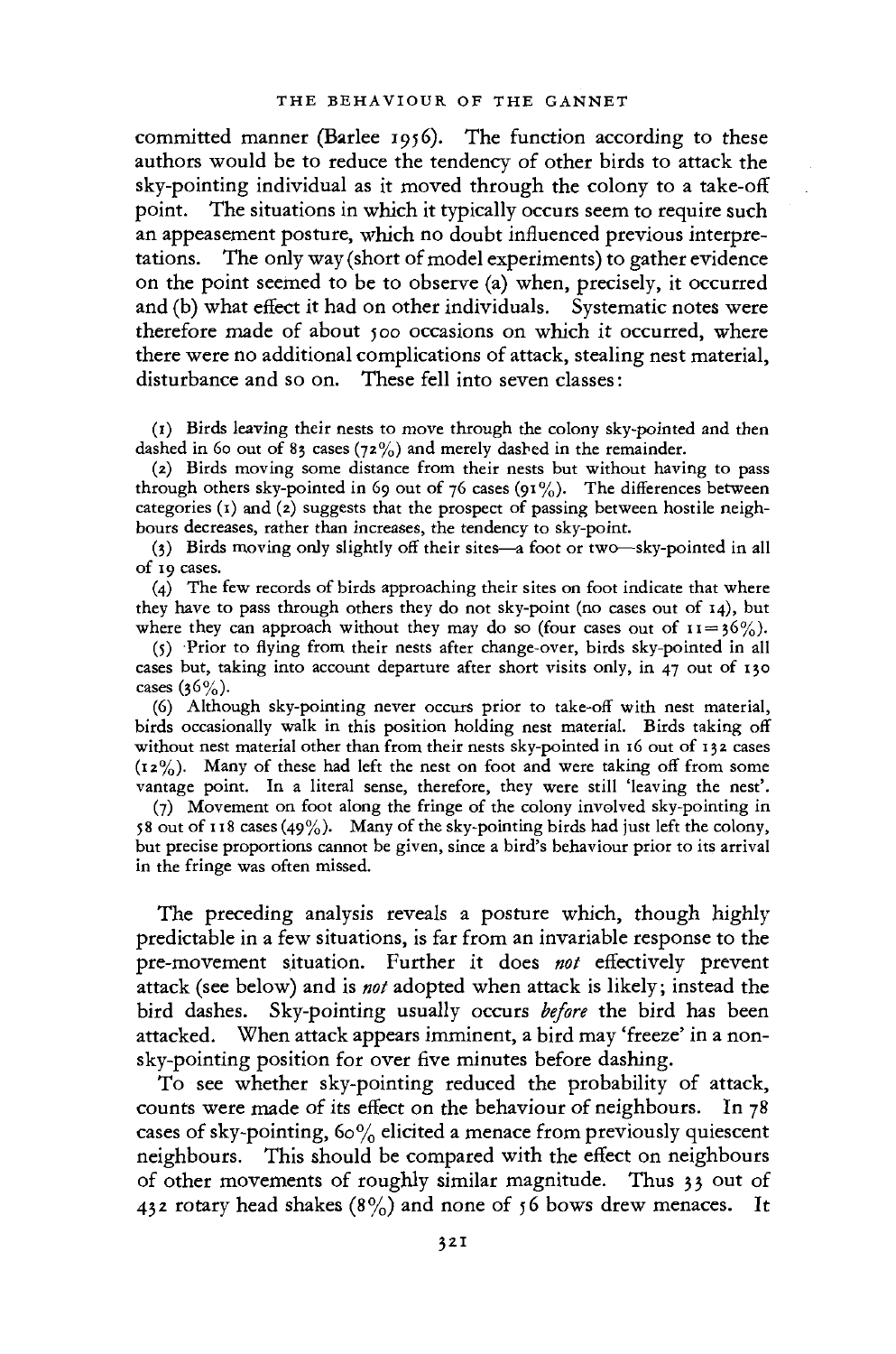appears that sky-pointing is more likely than these other behaviour patterns (both of which involve vigorous movement) to elicit hostile behaviour.

Whilst this may well be due to conditioning, the neighbours recognising sky-pointing as an intention movement of departure probably involving blundering past their nest, it strongly suggests that the performer is not thereby any more immune to attack, but rather less so. In fact the sky-pointing bird actually makes his departure by dashing through the nesting ranks—a procedure he could equally well carry out without the preliminary posturing, since neighbours attempt to bite him in either case.

If an appeasing function seems unlikely on the above evidence, some other must be found for such a striking display. Successful site maintenance and breeding is highly dependent, in the Gannet, on efficient changeover. Unattended nests are liable to lose egg or chick and Gannets cannot return quickly enough to prevent mishaps, once having left. It is therefore important that a conspicuous pre-leaving signal should be given to remove the danger of both adults leaving together. The elaborate and prolonged posturing could clearly perform this signal function; it is certainly recognised and responded to by the mate (fig. 14). This interpretation makes more sense of sky-pointing in the cliff-ledge situation in which it is usually possible to leave without approaching any neighbour—a particularly cogent point since there is much evidence that Gannets are primarily cliff-nesters. The mechanism by which sky-pointing synchronises change-over and induces the non-sky-pointing bird to remain on the site has yet to be worked out.

It may be doubted whether this explanation could account for skypointing in situations away from the nest. It may, however, have become 'frozen' into the pre-moving situation, which in this species usually means departure from the nest, and now occurs even when the movement is not merely 'from the nest'.

Although sky-pointing sometimes occurs in sexual and hostile situations, it also occurs much more widely, as the preceding examples have shown, and it is not a particular balance of fear, aggression or sexual tendencies which forms the common denominator on these occasions. Rather it is the situation 'about to move', particularly from the site. The motivation of sky-pointing is therefore much less obvious than that of the Gannet's agonistic displays, though it probably contains an element of fear.

To sum up, the observations show that sky-pointing does not have a marked appeasing function, but is, if anything, more attack-provoking than other movements. It is possible, though not proven, that skypointing functions as an intra-pair signal movement facilitating changeover.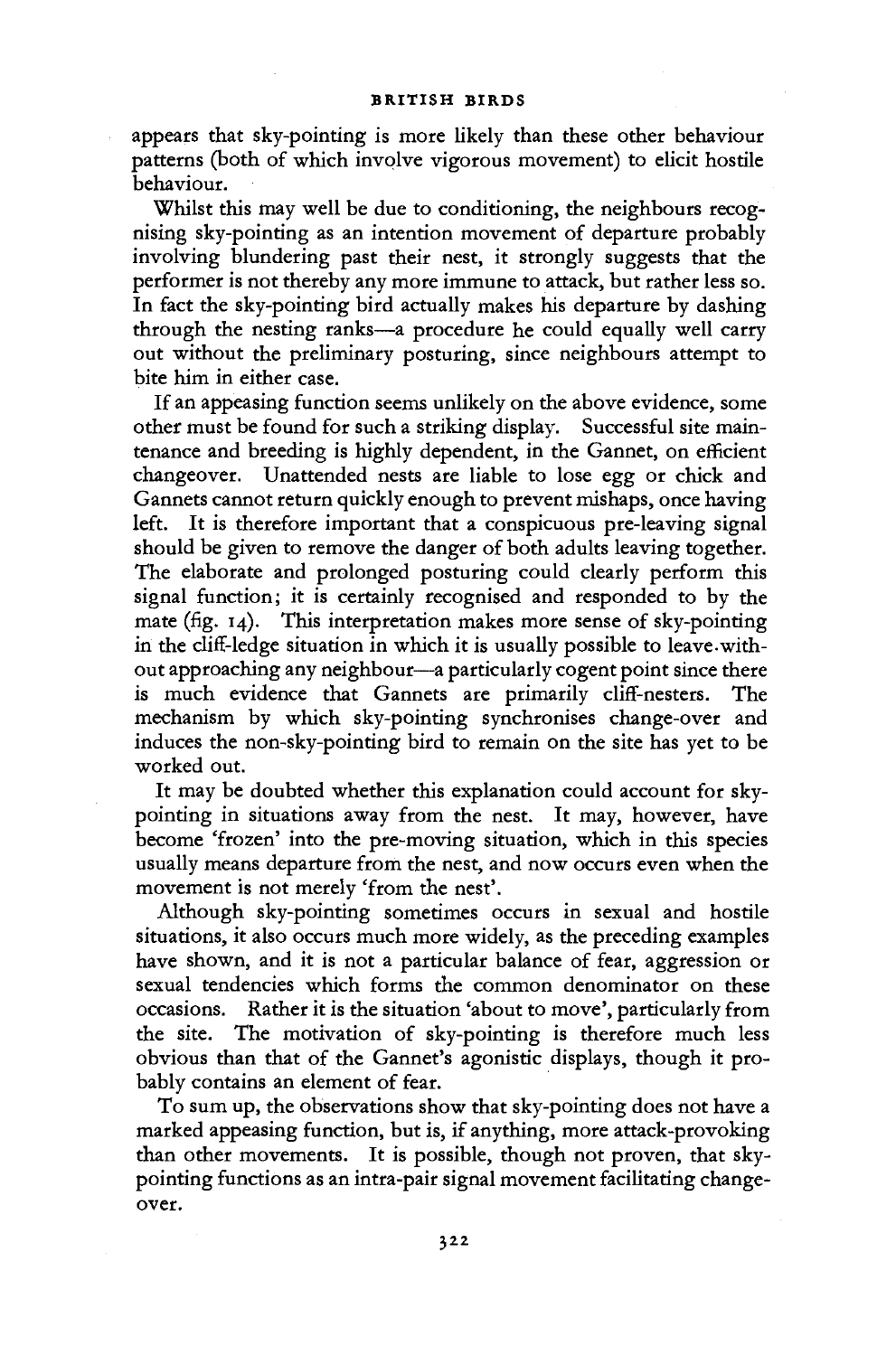### *Derivation*

It seems likely that sky-pointing is a ritualised flight intention movement. Whilst many geese show neck lengthening before flying up, some have incorporated chin lifting movements and lateral head shakes (Johnsgard 1961). It is not difficult to see how progressive elaboration of a simple neck lengthening could produce the sky-pointing posture. The peculiar rotation of humeri now associated with sky-pointing could be an intention movement of flight adapted to a restricted take-off position (it does not occur so markedly in the boobies which correspondingly nest much less densely). Whilst the Gannet appears to have retained and elaborated sky-pointing in this phylogenetically primitive context, all other Sulidae have transferred it to an entirely different one, that of male advertising. In this functionally emancipated context it has undergone great elaboration different in each species.

### **COMFORT BEHAVIOUR**

Two forms of head shaking and preening fall under this heading.

# *Rotary head shake* (fig. 15, plate 42b)

Most birds shake and settle their plumage after bathing, dust bathing, preening or other disturbance of their feathers such as through being handled. Gannets, however, rotary head shake frequently and regularly (not merely after cleaning activity) in the breeding colony, frequently on the sea after alighting and bathing and almost invariably in the air just after take-off, when they shake themselves strongly and waggle their tails.

During rotary head shaking, the neck is stretched forwards and upwards at about  $45^\circ$  and the tongue bone may be depressed, imparting a peculiar facial expression. The wings are flapped vigorously with increasing speed, the neck and head feathers ruffed out (fig. 15a, b, c) and the head rotated vigorously several times around the horizontal axis, turning the crown until it almost faces the ground (hence the name). The wings are then closed, neck retracted, tail waggled sideways and wings shuffled on the back. The forward thrust of the head with elongated neck and the vigorous flapping make this behaviour particularly conspicuous in the Gannet. In a common variation the body feathers are loosened and shaken with loosely held wings and head rotations—like a dog shaking. Apart from this and other slight variations—the amount of wing flapping, etc.—the Gannet does not apparently use any other movement to shake its plumage, although the ordinary head shake is almost always elicited by a soiled bill.

Rotary head shaking is clearly concerned with resettling the plumage as part of the bird's regular feather maintenance behaviour. It occurs whenever the plumage is disarranged—in the female after copulation,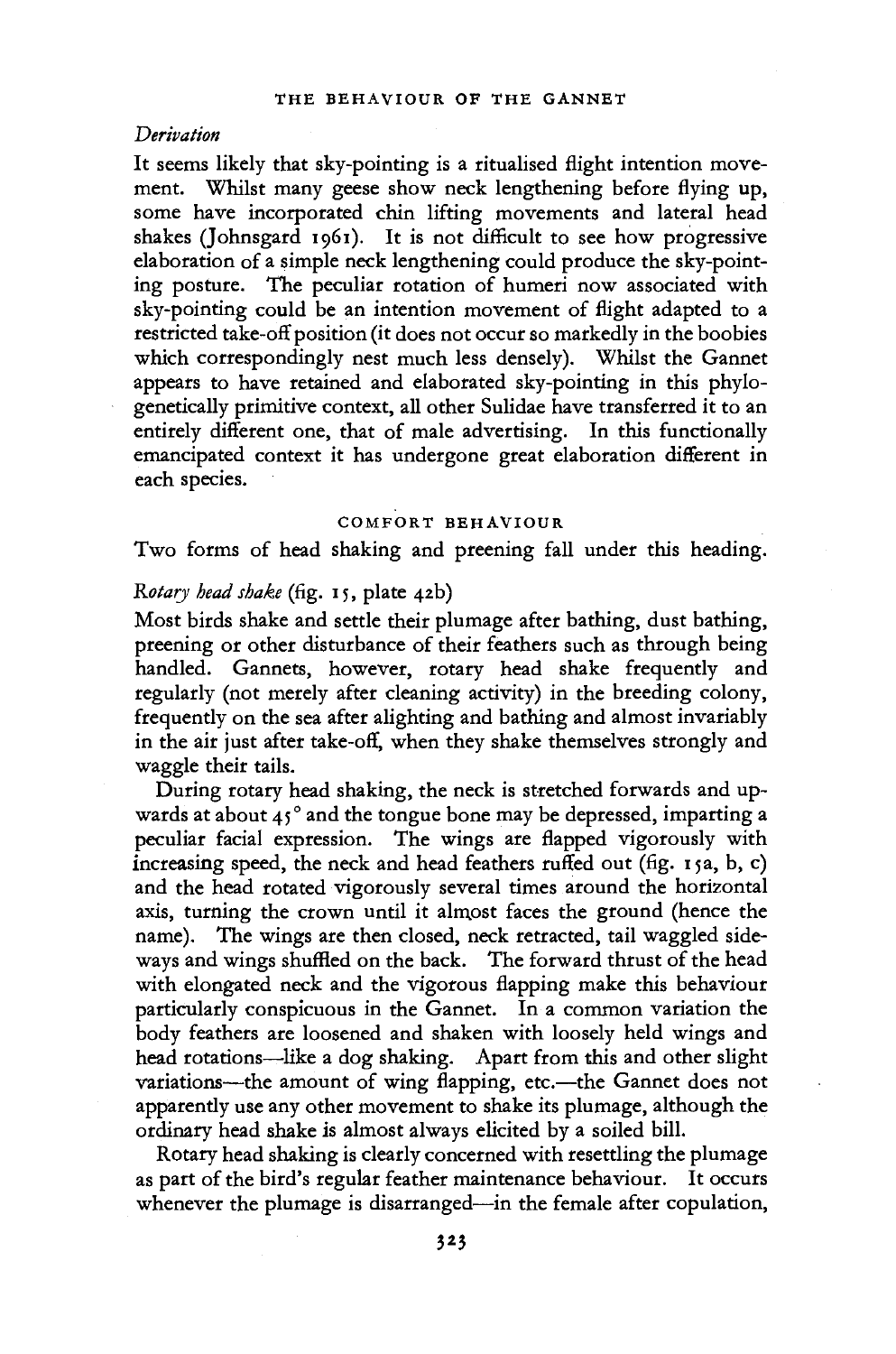

*lb)* 

FIG.  $15.$  (a) The wing flapping stage of the rotary head shake, a comfort movement by which plumage is adjusted, (b) The head is rotated vigorously several times. (c) The loosened plumage is shaken strongly

and after preening, fighting and so on. The period of body feather moult, marked on fig. 16, coincides with a peak in rotary head shaking activity; the behaviour can be seen to dislodge old feathers.

Tactile stimulation often causes rotary head shaking. The onset of rain immediately stimulates an outburst comparable to the chick's response of violent wing-exercising which, however, it does without the rotary head shake component. Gannets perform the rotary head shake if soiled by excreta from a neighbour, even if only the foot is dirtied or they merely *see* the excreta fall. The association between seeing excretion and the threat of soiled plumage elicits it perhaps as a conditioned reflex. This kind of linkage may offer a mechanism by which rotary head shaking could become associated with alarm (see below).

*Rotary head shaking and alarm.* Fig. 16 shows the seasonal pattern of rotary head shaking activity which is high during moult and also towards the beginning and end of the season. At both these latter times the birds are uneasy on land and subject to sudden frights, and rotary head shaking is strongly and positively correlated with alarm. Gannets leaving the colony in alarm cause an outburst of this behaviour among the remainder. The effect of alarm was demonstrated by counting the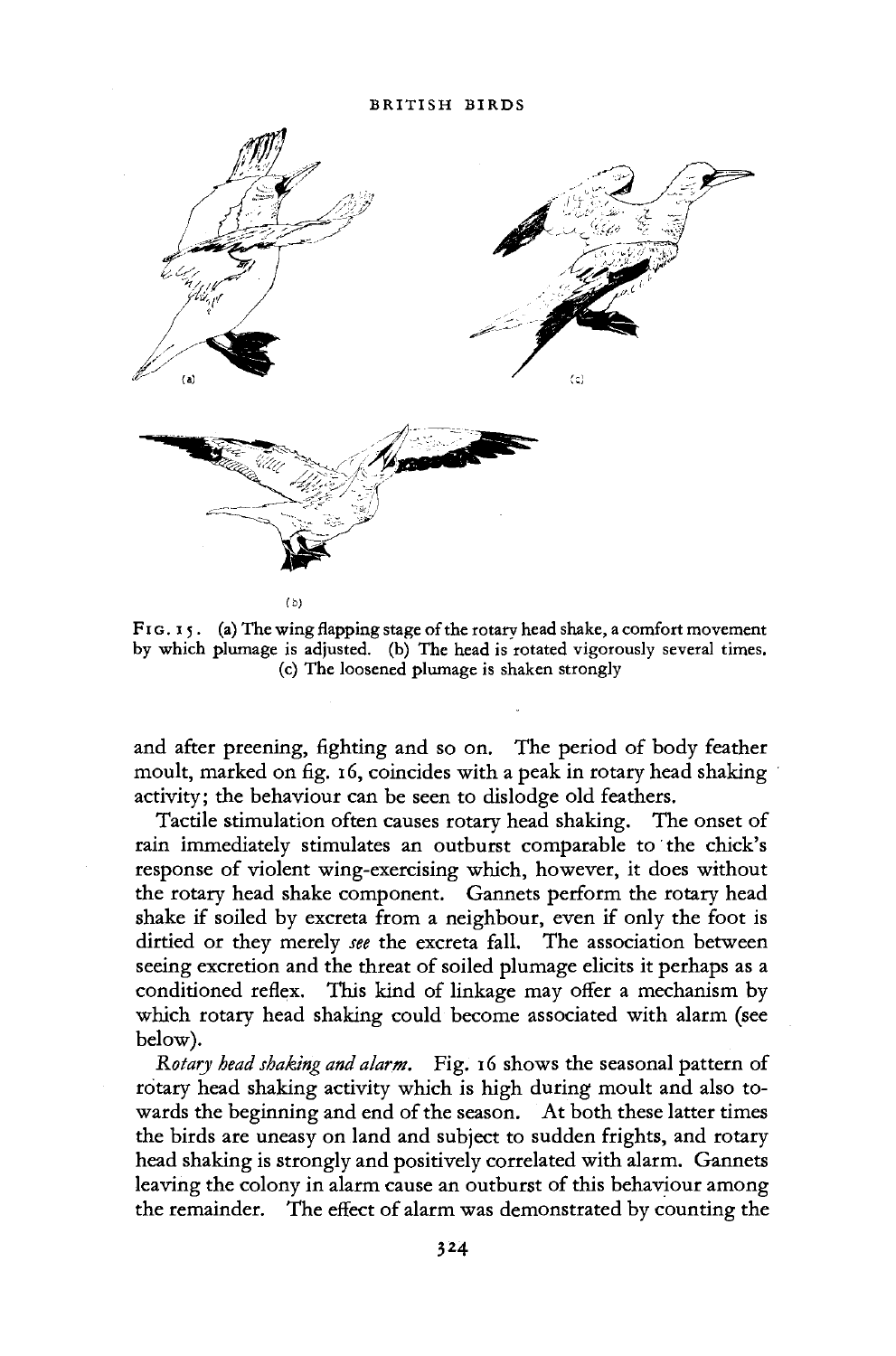

FIG. 16. Seasonal frequency of rotary head shaking, based on 261 five-minute counts in 1962. This behaviour pattern becomes more frequent during moult

frequency of rotary head shakes within a group and then flushing gulls near-by, without allowing the Gannets to see the cause of the disturbance. The clamour alarmed the Gannets and rotary head shaking shot up to many times the previous level before gradually waning. There are at least two possible interpretations of this situation.

First, rotary head shaking following alarm may be necessary to prepare plumage for flight. Some geese, for example, incorporate a similar movement with their pre-flight neck-stretching (Johnsgard 1961). However, the Gannet normally performs a vigorous rotary head shake in the air after take-off (even if it has previously done so on land) and this should make any feather adjustment necessary for flight. It might be suggested that rotary head shaking results from feather sleeking, itself a pre-flight phenomenon and likely to occur in alarmed birds. The rotary head shake might then be a response to tactile stimulation from 'tightened' feathers in birds which did not fly and needed to restore their plumage to the normal condition by loosening and adjusting them. However, any *functional* link between rotary head shaking and take-off remains undemonstrated.

Second, the conflict situation arising from the tendency to flee: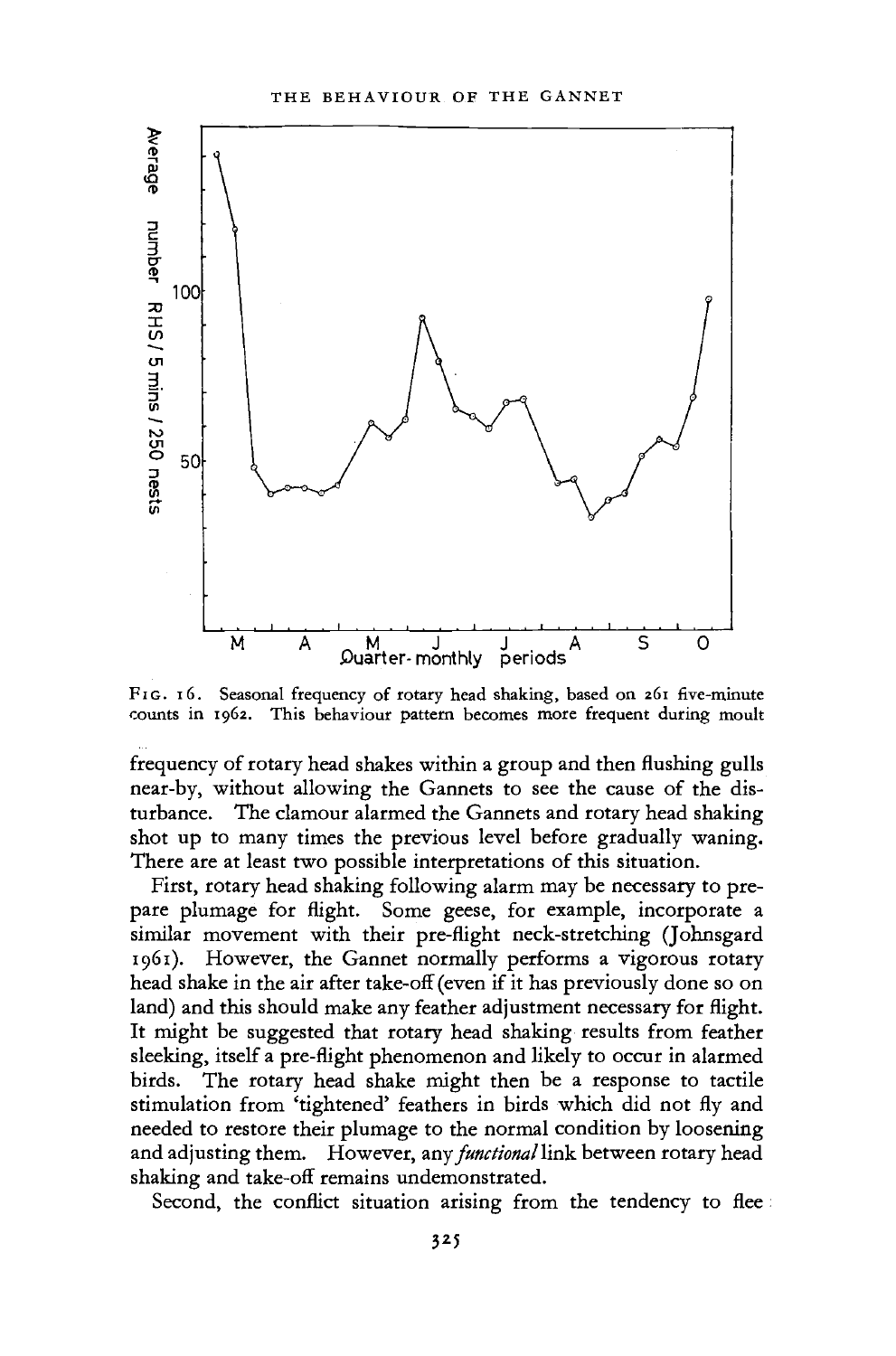induced by alarm and the counter-attraction exercised by the site could result in rotary head shaking as a displacement reaction. This does not suggest why rotary head shaking alone should be the behaviour pattern shown. However, a wing-rattling movement, but without a rotary head shake component occurs in several of the Sulidae as an intention movement of flight. In the Gannet the whole movement has become more elaborate (prolonged and conspicuous flapping) and the entire sequence including the rotary head shake retained apparently both as an alarm or intention movement and as a comfort movement; the boobies use wing-flapping as a comfort movement, but usually without the rotary head shake. The enhanced value in communication achieved by this may again be correlated with the Gannet's dense nesting and aggressive habits, which put a premium on clear social signal behaviour.

Since rotary head shaking is correlated with the tendency to fly, it is not surprising to find that it is also strongly correlated with sky-pointing, which itself precedes movement. Sky-pointing birds tend to flatten their plumage, which could provide peripheral stimulation and thereby cause rotary head shaking in the way proposed above. Since sky-pointing is so strongly linked with flight preparation, the correlation between flight and rotary head shake will generally occur through this link.

It seems justifiable to regard rotary head shaking in all cases (except perhaps its occurrence as a possible displacement reaction to alarm) as a response to some form of peripheral stimulation probably acting via the feather follicles. Thus, whether it occurs in response to rain, excreta, soiled or disarranged plumage or simply feather tightening, it may be referred to the same general causal situation. It *need* not be functional in the alarm situation in the sense of preparing the feathers for flight.

### *Sideways head shake*

The ordinary side to side head shake, one of the commonest movements the Gannet performs, is of interest because it has been incorporated into several functionally distinct displays. Unlike the rotary head shake, the head is held normally and not aligned with the neck, so that the movement seems to be between the base of the skull and the articulating neck vertebra; in the sideways head shake only the head moves, whereas in the rotary head shake the head and neck seem to move as a single unit.

A similar head shake occurs in Herring Gulls, Kittiwakes, Guillemots and Shags, and doubtless many other birds. It displaces water from the head, the secretion of the salt gland from the bill and so on. In the Gannet it is much commoner than in the above species and occurs in several social situations, alone, or as part of more complex behaviour such as the bow.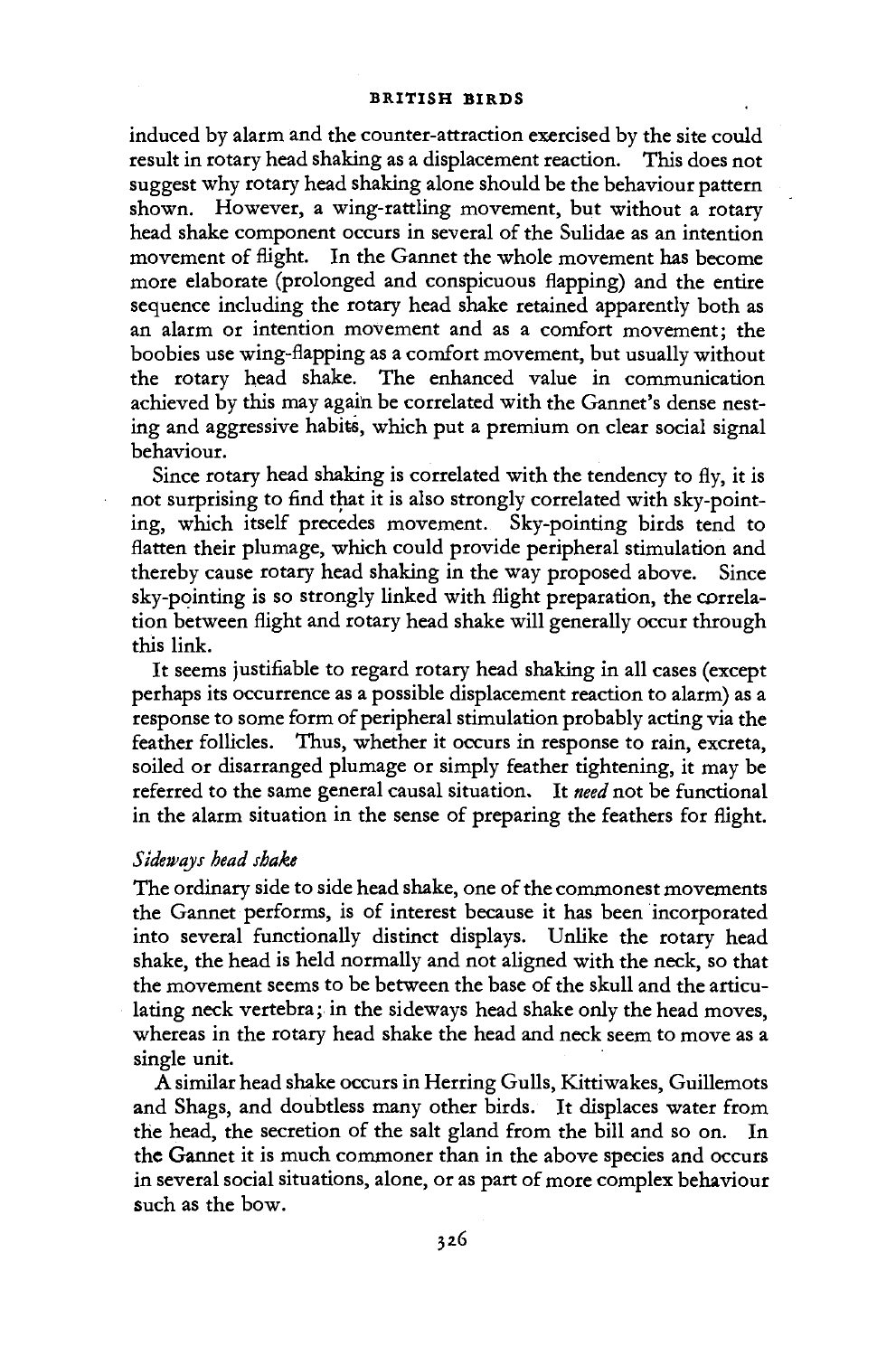The following summary shows the occurrence of the head shake in all its modified forms:

(i) Violent head-flinging is used to dispel strongly-adhering matter from the beak. With mandibles widely parted, it is also used to dislodge fish bones and similar objects from the throat. Spilt fish, egg-shell remnants and stones from the nest cup are all dispelled with this movement.

(2) As a probably non-signal part of threat behaviour, vigorous head shakes are interspersed throughout menacing matches, together with pelican postures and nest touching movements.

(3) The sideways head shake is 'locked' in the bow and occurs after each dip. In the male's advertising display (resembling an inhibited bow), the head shake component is very conspicuous whilst the dip is suppressed. Head shaking is one of the main components of mutual fencing, but differs in form from ordinary head shaking and resembles rather more an attempt to maintain contact with the other's bill during irregular side to side movements, though its resemblance to head shaking can be seen when the partner's bill is momentarily out of reach.

(4) Females use a very inhibited head shake when reacting to the presence of a male near-by which they want to attract. Both sexes also react to the voice of their incoming mate by rapid head shaking. An exaggerated form of head shaking is also used by the female as a ritualised signal in soliciting copulation. The head is held loosely and flung violently from side to side. The female usually squats, with head held low, and continues the movement intermittently during copulation.

By contrast to the wide occurrence of ordinary head shaking, rotary head shaking is confined entirely to a few situations. In none of the situations described above, with the possible exception of the first, does the Gannet use a rotary head shake.

Why should the one form have been selected for incorporation into signal displays whilst the other occurs mainly in one context (soiled, wetted or disarranged plumage) and not as a signal ? Possibly because in some contexts (e.g. menacing) a rotary head shake would temporarily obscure vision, and in others (e.g. copulation or mutual fencing) would be physically inconvenient. Also the sideways head shake is a simpler movement and therefore more likely to be 'preferred', other things being equal. It may be that the ordinary head shake was more suitable for exaggeration and change.

Clearly one can say little about the function of the head shake in its emancipated form, since it usually occurs as part of a complex behaviour pattern. I have the strong impression, however, that it has nonhostile overtones in many situations. A head shaking bird is very likely to be slightly afraid or friendly, rather than aggressive.

In summary, the sideways head shake in the Gannet is a good example of a simple basic movement which nevertheless shows wide variation in form, context and function in its incorporation into complex displays.

### *Preening*

Gannets preen thoroughly for much of their long periods of site attendance. After bathing, the complete preening procedure, includ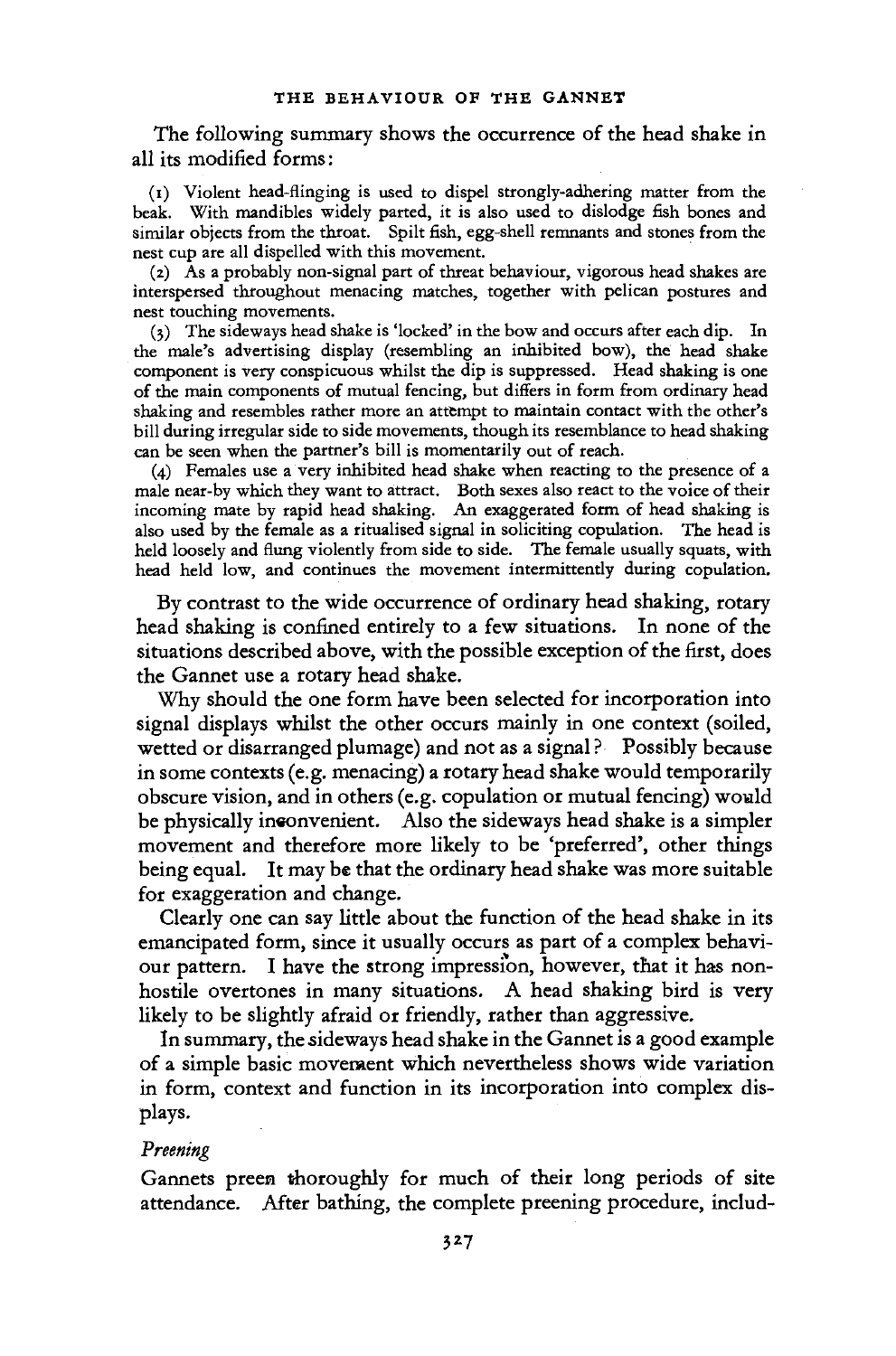ing oiling, is performed on the water. The ventral surface is exposed by rolling on to one side. A curious difference within the family is that, whereas *S. dactylatra* does not roll in this fashion when bathing, both *S. nebouxii* and *S. variegata* invariably do so. Gannets also occasionally preen in flight. They do not wing-dry like Shags, Cormorants and pelicans, nor adopt special sunning positions like other members of the family.

Whilst a detailed study might reveal a pattern of preening different parts of the body, it is not readily apparent. Gannets switch abruptly from one part of the body to another. The remiges and rectrices are drawn separately between the mandibles and the tail is sometimes bent sideways at right angles to the body to help this. The thick quilt-like body plumage is nibbled with the points of the mandibles, and the lower breast and flanks are 'stropped' with a sideways motion of the bill. In a thorough preening session, which may last for over an hour, the oil gland at the base of the tail is erected (the feathers surrounding it can be displaced to uncover the gland), oil is rubbed on to the nape and back of the head and then rolled on to the back and wings from the head.

Preening is occasionally followed by direct head scratching in which the pectinated middle claw is mainly used.

Perfunctory preening often follows other activities. The area preened is often decided by postural facilitation. Following bowing, the bill tip rests on the upper breast and this region is most frequently preened then. Also preening occurs at a specific point in the behaviour sequence following a fight or a bout of menacing. As the tension gradually relaxes the first non-hostile behaviour, apart from head shaking, is invariably a rotary head shake and then short preening bouts. The preening can be seen to arrange the plumage which is often soiled and disordered.

# *Sleeping*

Adult Gannets, including incubating birds, sleep with heads tucked in scapulars. The bill is dexterously inserted between the feathers and the head is almost entirely covered. Much of the time on the site is spent sleeping, particularly during wind and rain. They occasionally doze with bill forward, but never sleep properly in this way. They tend to sleep much more in the last hour of daylight (and presumably also at night), but otherwise show no periodicity. Unlike Shags, Gannets do not usually rest side by side on the nest; if one sits, the other stands. There is no precise point in time at which the female 'takes over' the centre of the nest, though she does so before egg laying.

After an exhausting fight Gannets invariably fall into a deep and prolonged sleep, no doubt part of the necessary recuperative process and possibly comparable to battle fatigue in soldiers. I have several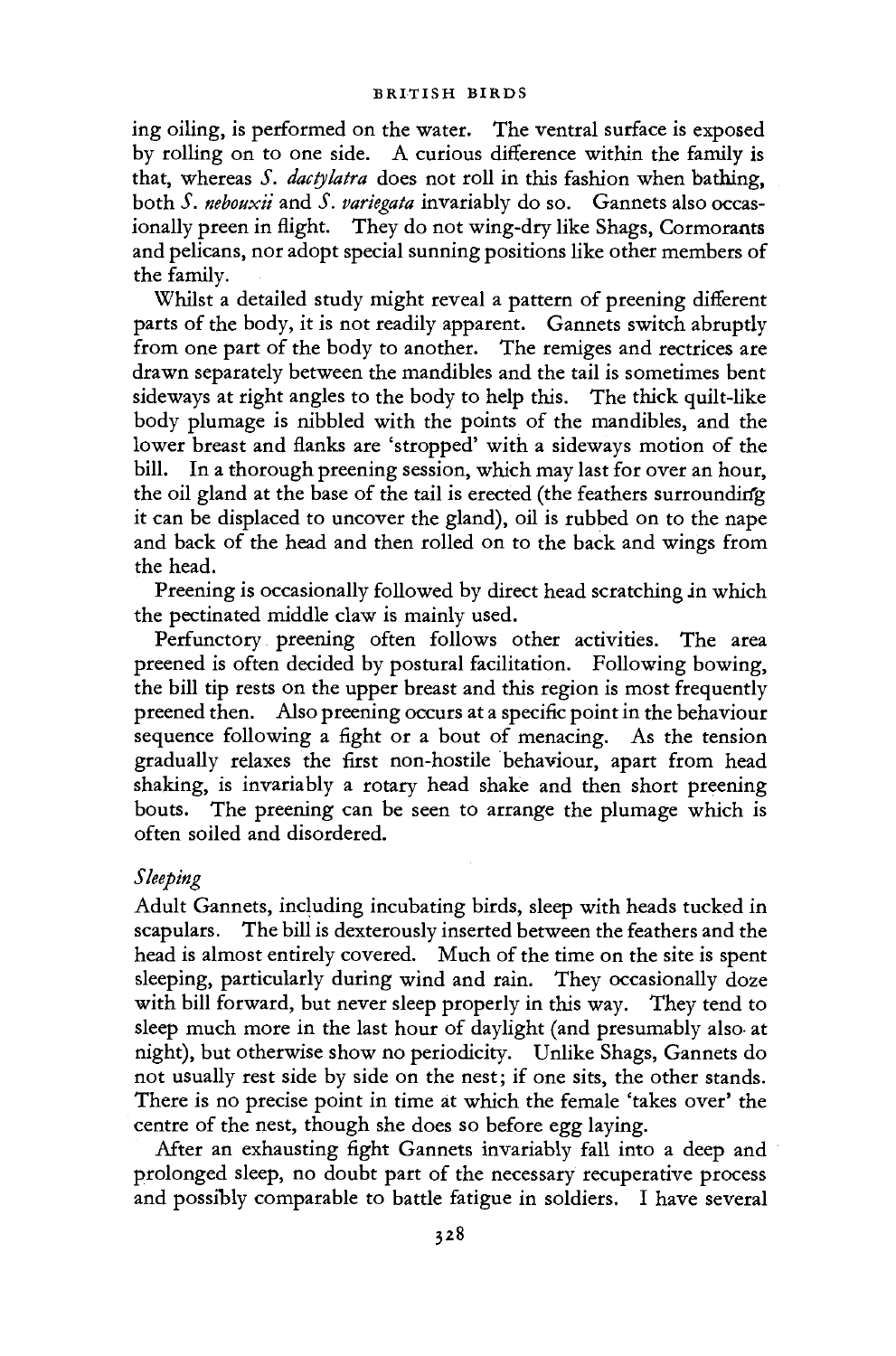times caught by hand Gannets sleeping on the fringe of the colony following a fight and have records of such birds sleeping almost continuously for three days.

# PELICAN POSTURE (fig. 17, plate 46a)

This has already been discussed as part of bowing. The following is an account of it in all other situations.

In this posture the bill tip is pressed into the upper breast, centrally or to one side, resembling the resting position of a pelican. This position may be held for 20 seconds or more before the bill is lifted slowly and carefully as though the bird were striving to avoid sudden movement. In some situations the slow bill-raising accompanies an equally slow turning away from an opponent. An obvious comparison is the deliberate foot-raising used when Gannets move in the skypointing position. The same slow foot-raising sometimes occurs in conjunction with the pelican posture. In one aggressive encounter with a neighbour, a male withdrew in this extremely cautious manner and, when clear, suddenly dashed back to his site and attacked his mate. When a Gannet moves in the pelican posture it does so slowly and with wings busked as in sky-pointing. It never moves in a pelican posture with wings held out sideways as, for example, in the extreme bow position. Nor does it run in a pelican posture.

Pelican postures occur regularly in most ambivalent agonistic situations, including those in which fear is stronger than aggression and vice versa.

Pelican postures occur in the aggressive bird during and following aggression of male to female (redirected aggression, aggressive copulation, the new-pair situation, the eviction of unwanted females or adult attacks on chicks) or of either sex to some other species (e.g. Herring Gull whose territory is invaded). In the first-named examples the posturing bird is almost purely aggressive.

Hostile behaviour from neighbours, elicited in a variety of ways



FIG. 17. Pelican posture. This usually follows bowing and also occurs separately in a variety of situations; it is motivated by fear/aggression and probably appeasing in function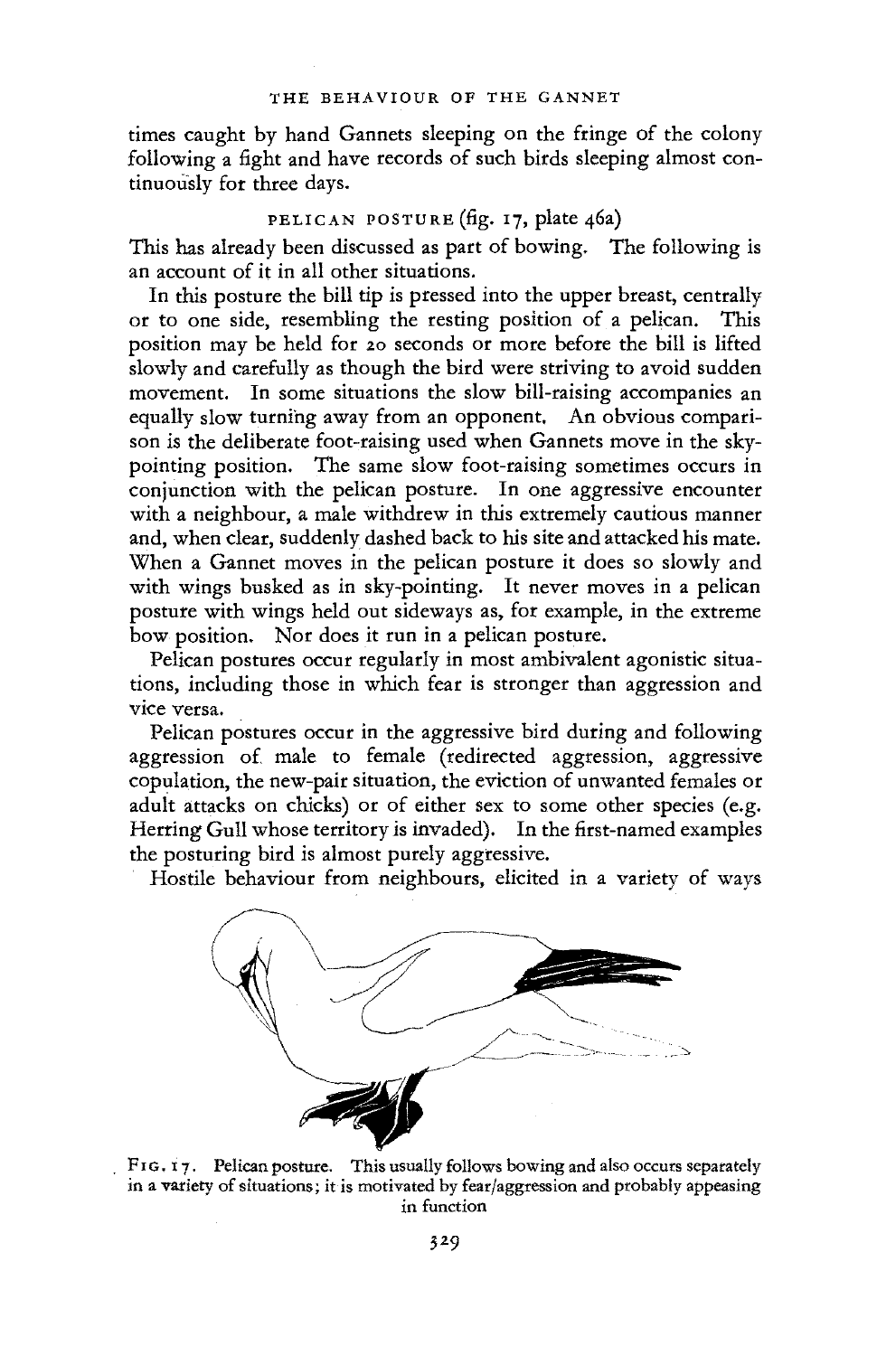(landing badly, establishing a site among established pairs, blundering through the colony in an attempt to take off), produces prolonged pelican postures from the bird threatened or attacked. A male landed in the fringe and performed a deep pelican posture; he was startled by another Gannet flying overhead, flinched and assumed a deeper pelican posture; he came out of the pelican posture, was menaced and assumed another deep pelican posture. This series of pelican postures as reactions to threat stimuli is characteristic.

Whilst the above instances *probably* involve ambivalent motivation, a number of situations clearly evoking both fear *and* aggression also elicit the pelican posture. Thus it frequently occurs in evenlymatched aggressive encounters between site-establishing birds; in birds displacing intruders (with, in many cases, strong possibilities of resistance); in birds trespassing to attack a chick or approach a threatening female. In all cases there is an obvious source of both fear and aggression. Gannets landing on their empty sites are aggressive but' also elicit threats. They show marked pelican postures, during which (as their conspicuous eye movements show) they scan the neighbours. In all these situations it occurs whilst the bird is relatively safe from attack, not during it.

In all the above examples the Gannet performing the pelican posture is therefore (a) mainly aggressive but at the same time trespassing and slighdy afraid of retaliation, or (b) mainly afraid but attempting aggressively to maintain its site, or (c) evenly balanced, as in reciprocal menacing bouts.

Finally it may be added that neither site, mate, the near presence of any other Gannet nor the performance of any specific behaviour pattern are necessary to evoke a pelican posture. It may be suggested, however, that a specific direction, or perhaps rate of change in the proportions of contributory tendencies could be necessary, for it is precisely where considerable fluctuations in motivation are occurring that the pelican posture is performed.

Since the pelican posture often occurs in situations 'requiring' an appeasement posture (and looks like one), the possibility that this is in fact its function should be considered. Since most bird species fight with their beaks, the pelican posture clearly fulfils one requirement of an appeasement posture—that the weapon of offence should be held in a position markedly different from that used in attack. It is therefore not surprising to find that, for example, the Kittiwake, in which the bill sharply focuses attack (Cullen 1957), has convergently evolved a bill-hiding appeasement posture. Despite the fact that the pelican posture occurs in such a wide variety of situations, and includes aggression beside fear, the most fitting interpretation of function is that it tends to reduce the likelihood of attack or retaliation and is therefore an appeasement posture.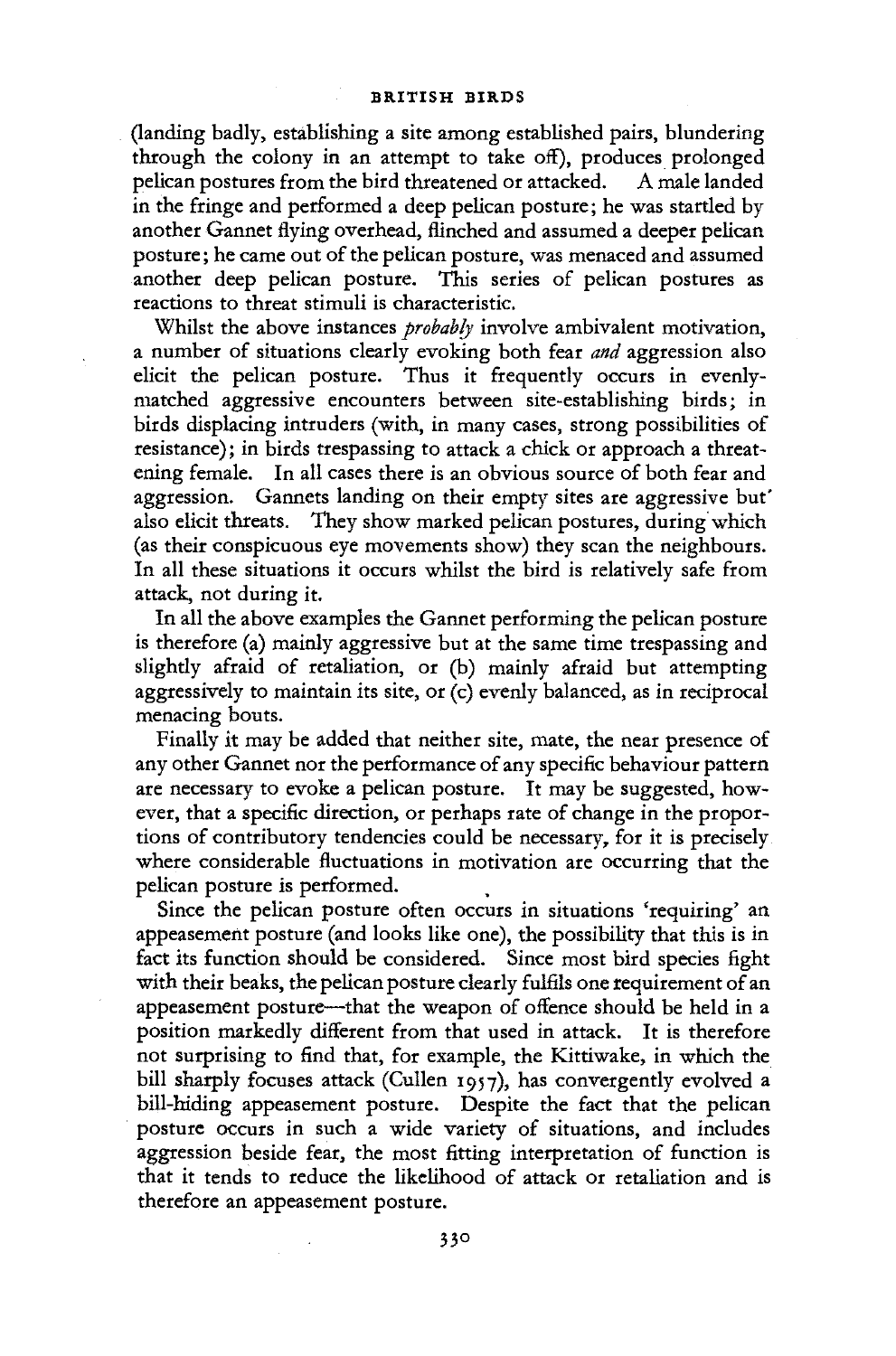It is difficult to measure the efficacy of the pelican posture; it often fails to prevent attack or retaliation and certainly does not stop attacks already launched, nor does it necessarily inhibit the performer from attacking, though it clearly removes the bill away from an antagonist whilst at the same time maintaining full readiness to retaliate. It seems unlikely to function in protecting the eyes (see page 243) and does not remove the potential attacker from the visual field of the bird performing the pelican posture *(cf.* the 'cut-off' theory of Chance 1962).

It is, however, restricted to the above situations. Appeasement postures elicited in other situations (e.g. male aggression to a female) are different in form. It may be significant that these situations mainly lack the aggressive motivation which may be necessary to evoke the pelican posture.

As already mentioned under bowing, the pelican posture is probably derived from the infantile appeasement behaviour of 'beak-hiding'.

This completes the survey of Gannet behaviour at the breeding colony, with the exception of parental care and the development of chick behaviour, which it is hoped to treat separately; the main emphasis of this paper has been on social communication behaviour in the wider sense.

### DISCUSSION

Although the connection between aggression and the site seems clear from the evidence discussed and it has been possible to demonstrate the unity of several different measures of site attraction, including sex differences in the site-ownership display, site attendance and site tenacity, the correlation must be considered seriously incomplete until a convincing reason for the evolution of such intensely competitive behaviour can be suggested.

The supply of suitable nest sites is not strictly limited at present (a) because at many large gannetries there is still room for substantial population increase and (b) because, taking into account the Gannet's ability to use flat ground as well as cliffs, the number of potential gannetries is very large.

Accepting for the moment that Gannets evolved their social behaviour, including violent aggression, under the selective conditions of cliff-nesting, which I believe was the ancestral habit, we may then suppose either that the supply of suitable cliff sites (such as broad ledges and broken cliff faces) was at one time strictly limited in proportion to the Gannet population or that, despite plenty of physiographically suitable sites, there was perhaps a strictly limited number of sites suitable in *all* respects. In other words, that there was some other good reason for crowding closely together and hence adding a new and advantageous dimension to site choice and competition.

It is hard to believe that the British Gannet population could ever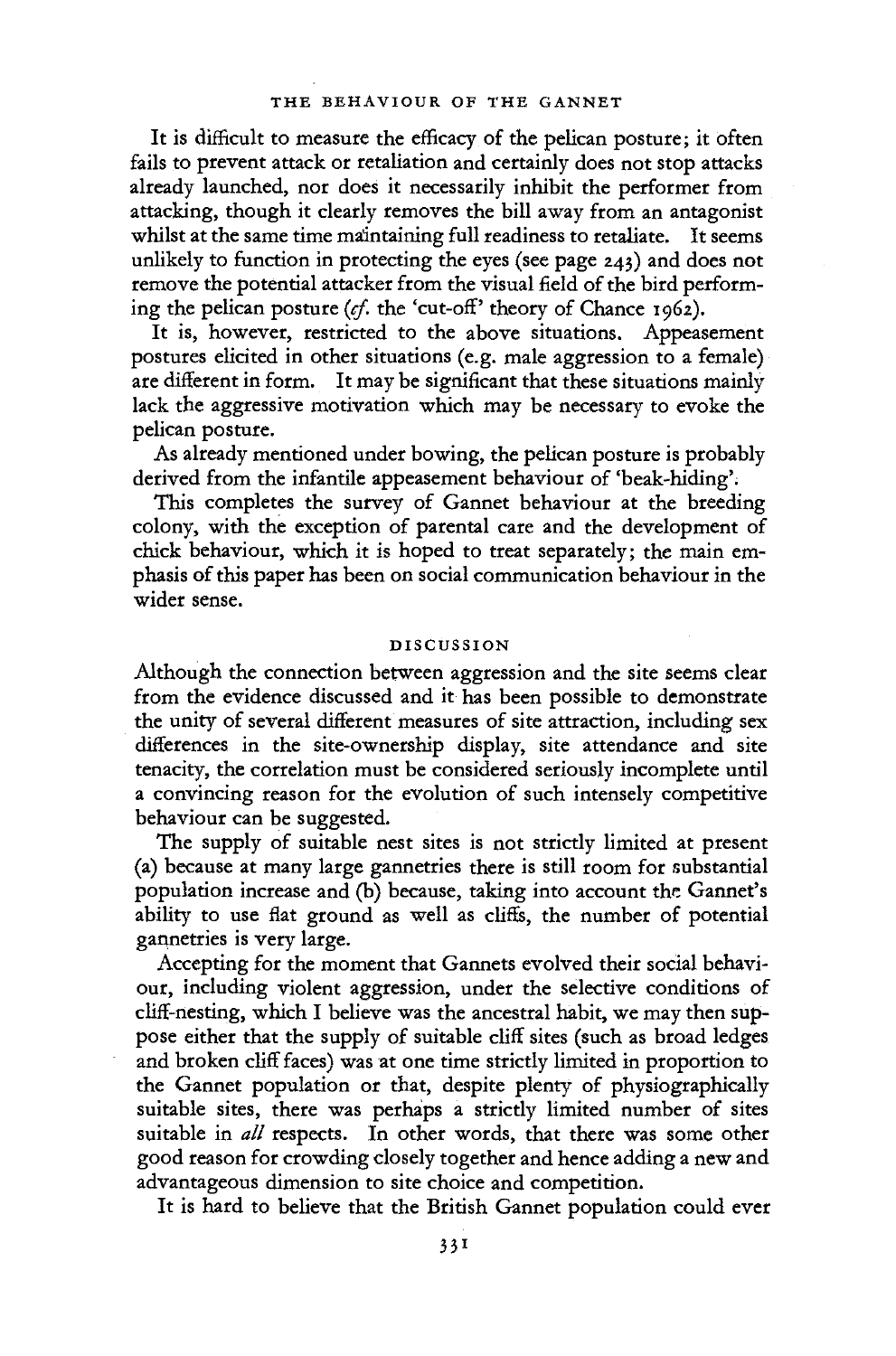have saturated all suitable stacks and islands. With regard to the second suggestion, since the criterion for full suitability is not whether a site allows simply success or failure, but what *probability* of success it confers compared with other sites, we can imagine social requirements which must be met. Evidence for differential breeding success in birds from sites with different social characters, though comparable with respect to topographical features and age and experience of adults, would help clarify the point. At present my records show an effect of density in advancing the onset and increasing the synchronisation of laying, but not on breeding success *per se.* Also, I have no data on the survival to *breeding age* of young from different times of the same breeding season; perhaps late young survive less well. Such an effect, if present, would provide one factor inhibiting, though by no means preventing, the use of sites lacking in nearness to others and perhaps to many others if a high density is necessary to produce optimal synchronisation and ultimate survival of young. The effect of social factors could well be far more complex, but in the absence of evidence enough may have been said to suggest that, even in the presence of topographically suitable sites, competition for strictly limited, 'totally' suitable sites could conceivably occur and so provide a sufficiently important reason for the evolution of the aggression we observe.

The social stress resulting from fiercely competitive behaviour seems the sort of mechanism which might be interpreted according to Wynne-Edwards's (1962) ideas on the factors controlling the admission of new breeders to a colony. It cannot be doubted that every new would-be breeder in a Gannet colony must survive frequent and often severe challenge and it is conceivable that immature birds are in some way 'inferior' and might be prohibited from breeding under such circumstances. The phenomenon of the adult non-breeders present with immatures on the Bass and yet apparently not prevented from breeding by shortage of sites could then be explained. One of the inadequacies of this interpretation is that (as shown by the three annual extensions of the observation colony) there are no fixed or 'conventional' limits to the colony within which new breeders must find a place or be expelled by older and socially superior members. There is, it seems, nothing to prevent new breeders from settling in the fringes, near to existing nesters but not in direct competition with them. A fuller discussion of this problem turns primarily on ecological factors and is being considered elsewhere. There is no convincing evidence one way or the other for the correlation between strong competition and strictly *limited* nest sites in the Gannet. Yet the competition is indubitably there and if we are to justify its presence in evolutionary terms, remembering its attendant disadvantages, an important function must be found. The site is clearly the object of competition, but the deeper reasons behind site conflicts remain to be found.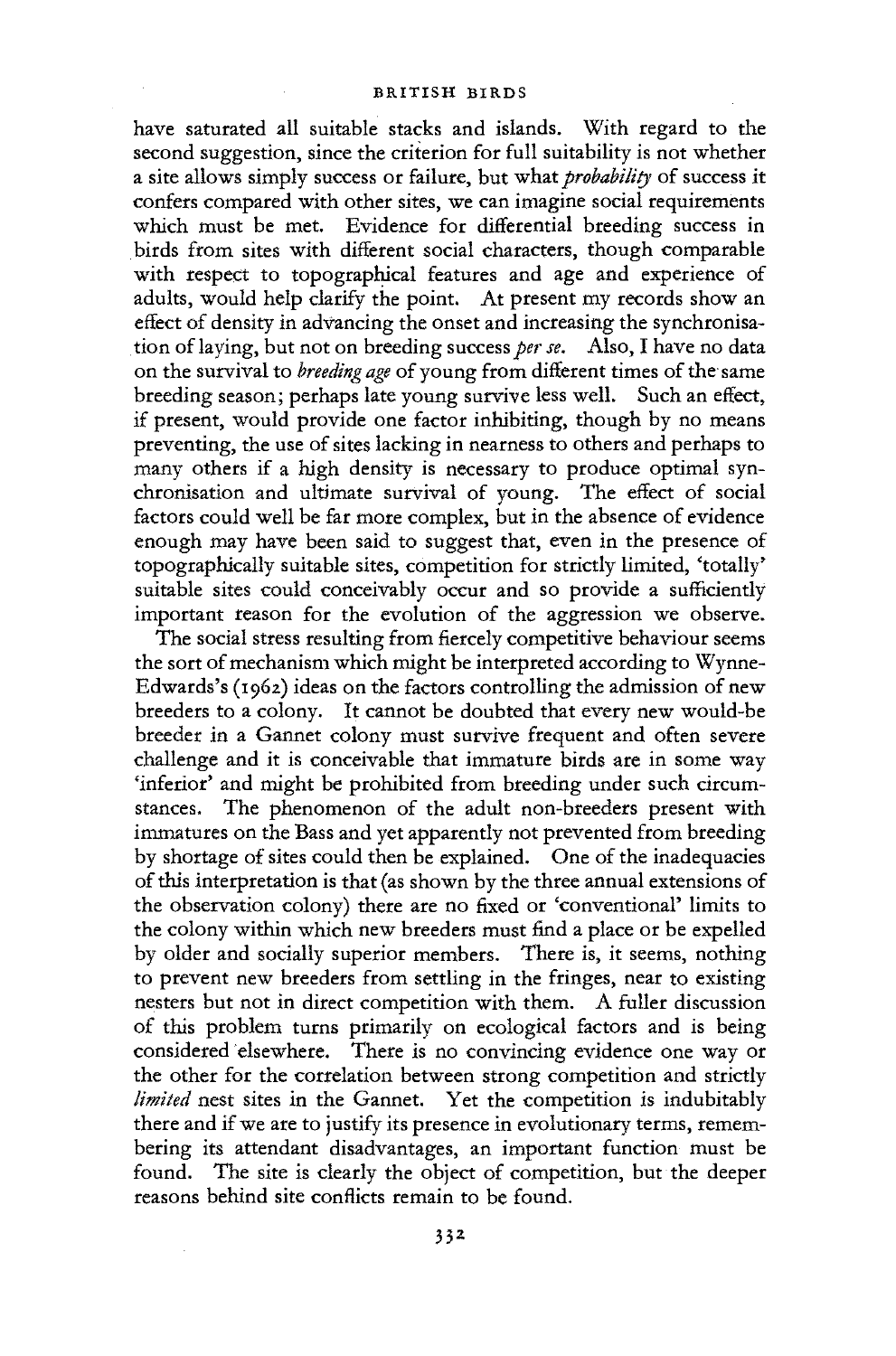The dense colonial nesting and strong aggression require clear-cut signal behaviour to ensure adequate communication between members of the community. Correspondingly, Gannet displays are numerous, strongly differentiated and conspicuous. Throughout them all, the determinative influence of aggression can be traced.

# ACKNOWLEDGMENTS

I am most grateful to Dr. J. M. Cullen for detailed criticism, stimulating discussions and suggestions during this work; and to Dr. N. Tinbergen, F.R.S., for discussion. My wife gave invaluable help during three seasons' arduous field work.

It is a pleasure to acknowledge my debt to Sir Hew Hamilton-Dalrymple for permission to live and work on the Bass; and to H.M. Commissioners of Northern Lights for valuable facilities.

This reports part of the work carried out during tenure of a Nature Conservancy Scholarship for two years and a Senior Carnegie Zoology Scholarship for the third; both sources are most gratefully acknowledged. Thanks are also due to Prof. J. S. Pringle, F.R.S., for hospitality in the Zoology Department, Oxford.

#### SUMMARY

(i) Gannets *Sula bassana* were studied intensively on the Bass Rock, Scotland, from i960 to 1963. Particular attention was paid to behaviour in a group of about 250 pairs containing many colour ringed adults. The importance of aggression in Gannet breeding behaviour is stressed in the introduction.

(2) Morphology, including sex differences, and voice are briefly described. Males tend to have yellower web lines and darker buff heads than females.

(3) A brief synopsis is given of some important aspects of Gannet breeding biology outside the scope of this paper.

(4) The process of site establishment in the Gannet is described in detail. Gannets breeding for the first time tend to return not only to the natal colony, but to the local part of this from which they fledged. They usually maintain a site for all or part of the season prior to first breeding. Different types of site acquisition are described. Full details are given of the severe aggression involved in site acquisition; the differences between male-to-male, male-to-female and female-tofemale aggression and other forms of aggressive but non-fighting behaviour (menacing and bowing). The latter, an aggressively motivated display signalling site ownership, is analysed in detail. Site attendance in different categories of site owners is described and the sex difference in attendance analysed.

(5) Pair formation and the pair relationship are described. Males advertise by a special display derived from the aggressive site ownership display, bowing. Quantitative figures for its effect are given.

(6) In relation to pair formation and the pair bond, females show appeasing behaviour, 'facing away', and the pair perform a meeting ceremony, 'mutual fencing'. The latter is analysed in some detail, and it is shown that the length and intensity of mutual fencing bouts are correlated with the amount of aggression, particularly in the male, which has to be 'overcome': the more aggression, the longer and more intense the mutual fencing.

(7) Later stages in the pair relationship are described and the male's continued aggression towards his mate stressed. Gannets usually mate for life:  $78\%$  of pairs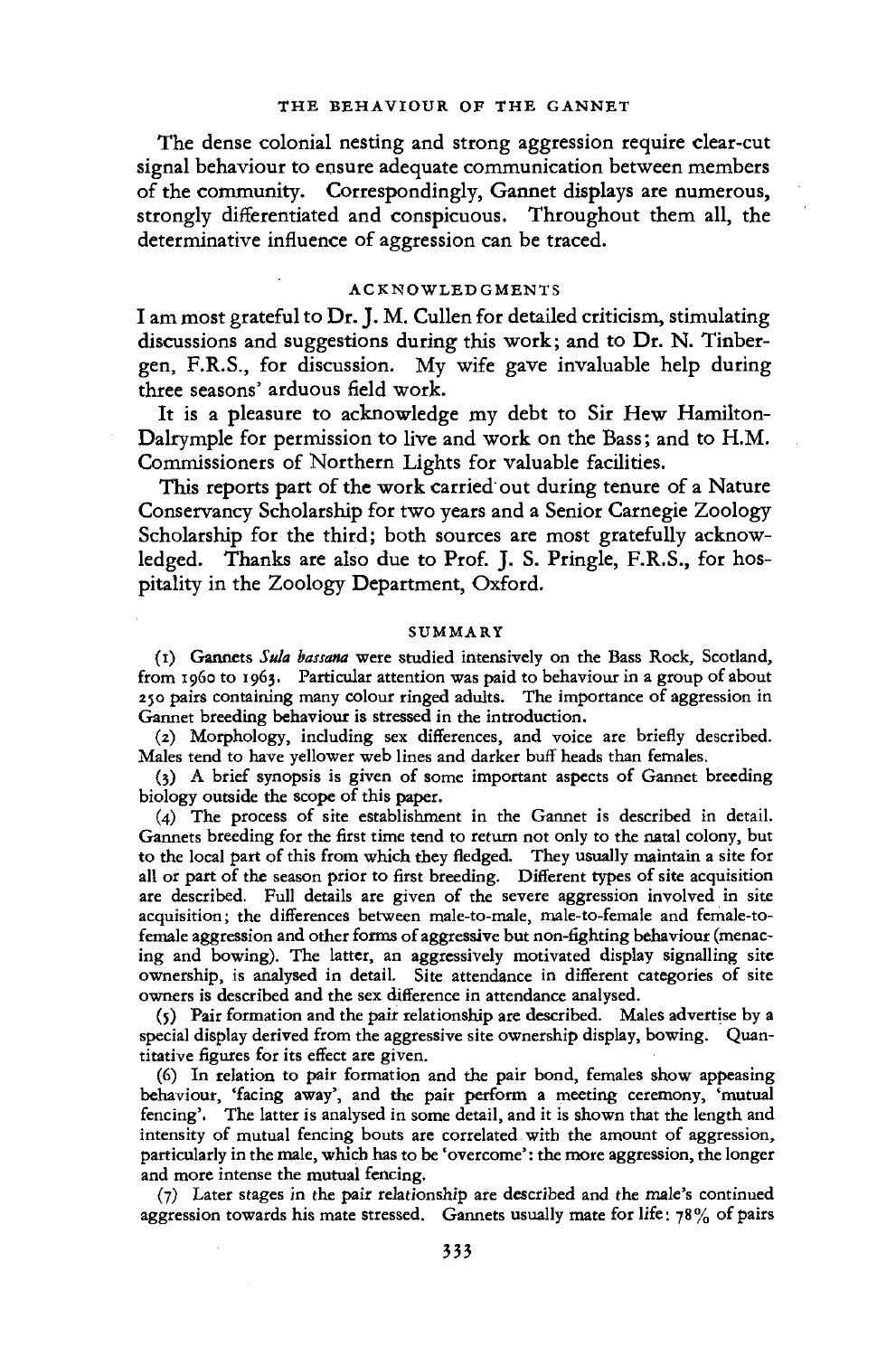followed for four years remained together throughout,  $5\%$  remained together three successive years and the remaining  $17\%$  stayed together two successive years. It was further shown that, irrespective of mate attraction, there is also a strong site attachment in both sexes, though demonstrably stronger in the male, in which, in fact, it could account for *both* site and mate attraction. In other words, site fidelity *alone* was 94%, compared with virtually the same figure (96%) for site-plus-mate fidelity, in which the attraction of the female could have played a part in attracting him back,

(8) Mutual preening frequently occurs in mated pairs and also in temporary associations between 'club' birds; females tend to preen males more than vice versa.

(9) Copulation behaviour is analysed in terms of seasonal frequency and associated behaviour patterns. It reaches a peak about two weeks prior to egg laying and there is a high individual rate. Successful copulations are distinguishable by the male's behaviour. The proportion of successful ones rises prior to egg laying. Reverse copulations are extremely rare, though both sexes attempt copulation with well-grown young. Copulation stops abruptly after'egg laying, but restarts within 24 hours of egg loss, even after lengthy (up to 32 days) incubation.

(to) Nest material is gathered assiduously between January and October, but prior to egg laying by the male only. On the Bass more grass than seaweed is used. Rain elicits outbursts of building. The habit of directing the excreta onto the sides of the nest is significant in enabling Gannets to cement their nests on to sites which would otherwise be untenable. Nest building and nest maintenance movements are described.

(11) Incubation behaviour is less efficient in first time than experienced breeders. Egg-donation experiments showed that some Gannets will accept eggs prior to laying their own; others reject them. Of birds which laid subsequently, those which accepted the foster eggs were closer to laying their own than were those which rejected them. Incubation tendency is closely linked with the deposition and presence of an egg and quickly wanes in its absence. Egg retrieving ability is very limited.

(12) The conspicuous behaviour 'sky-pointing', in which the neck is lengthened and the bill pointed skywards, is analysed. It is basically a pre-movement display, used particularly before movement away from the nest. Others have suggested that sky-pointing is appeasing behaviour enabling the bird to make its way unmolested through nesting ranks. The evidence given here refutes this. One important function is probably to synchronise change-over, by signalling impending departure. This interpretation makes more sense of sky-pointing in the cliff habitat, where take-off is easy.

(13) The rotary head shake is a conspicuous and common comfort movement. Basically it is probably a response to tactile stimulation, including soiled or wet plumage or tightened feathers. It is closely linked with sky-pointing and alarm. The reasons for this are discussed,

(14) The simple sideways head shake, a movement which the Gannet has incorporated into many displays, is described in its various contexts.

(15) Preening and sleeping are discussed.

(16) Gannets frequently show a pelican posture, in which the bill is partly hidden by tucking it medianally against the upper breast. Pelican postures are elicited by ambivalent aggression/fear motivation and probably function as appeasing behaviour.

(17) The discussion deals with the evolutionary significance of site competition in the Gannet, in which its outstanding aggression is presumably functional.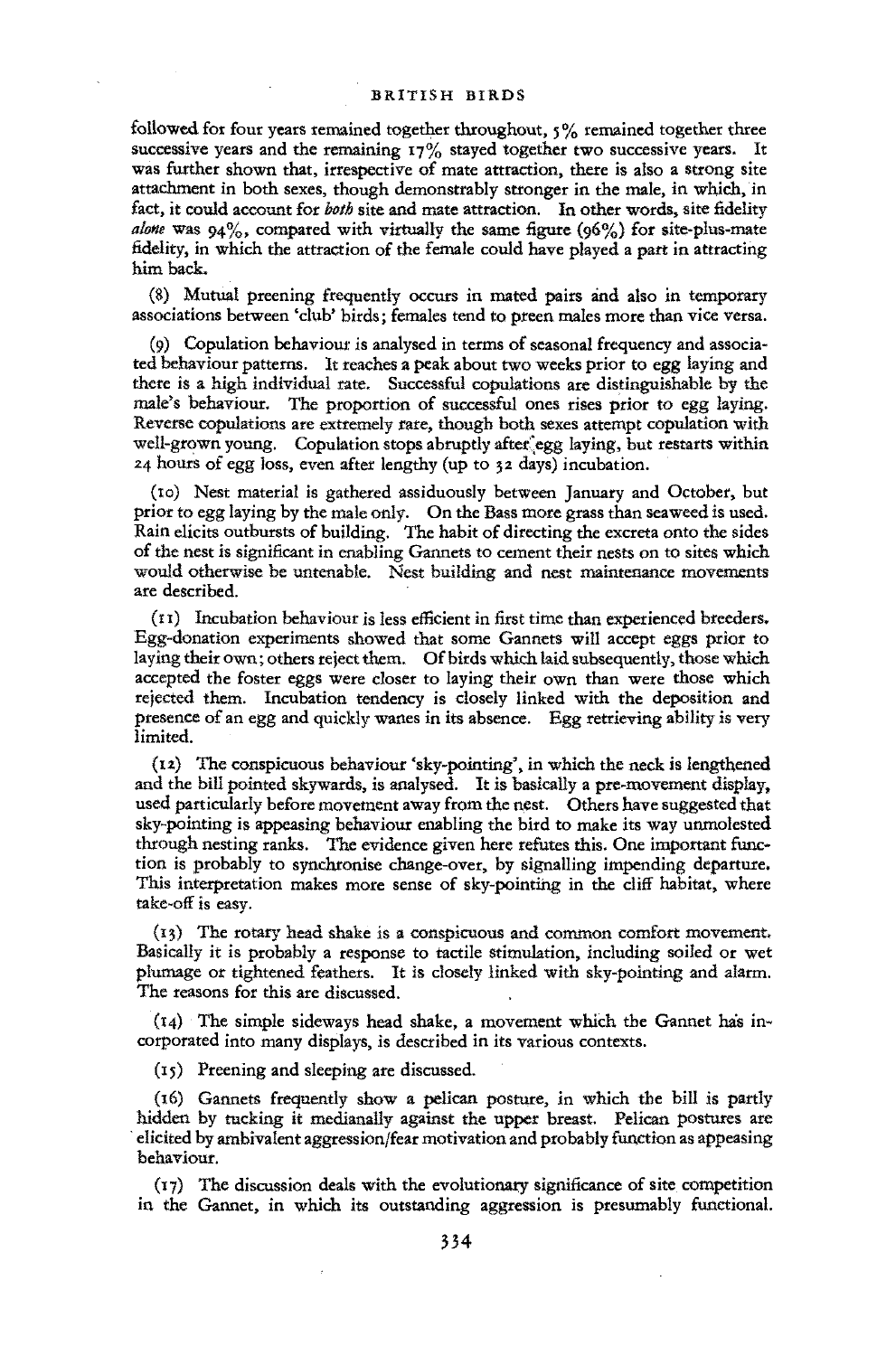#### REFERENCES

ANDREW, R. J. (1961): 'The displays given by passerines in courtship and reproductive fighting: a review'. *Ibis,* 103a: 315-548; 549-579.

ARMSTRONG, E. A, (1942): *Bird Display.* Cambridge.

- AUSTIN, O. L. (1947): 'A study of the mating of the Common Tern (Sterna b. hirundo)'. *Bird Banding,* 18: 1-16.
- BAERENDS, G. P. (1959): 'The ethological analysis of incubation behaviour". *Ibis,*  101:357-368.
- BAL, C. (1950): 'De nestbouw van Sperwers *Accipiter n. nisus* (L.) in Nederland'. *Ardea,* 38: 19-34.

BARLEE, J. (1956): 'Flying for business and pleasure'. Shell Aviation News, 212: 4-9. BEER, C. G. (1961): 'Incubation and nest building behaviour of Black-headed Gulls.

1. Incubation behaviour in the incubation period'. *Behaviour,* 18: 62-106.

- (1963): 'Incubation and nest building behaviour of Black-headed Gulls. 3. The pre-laying period'. *Behaviour,* 21: 13-77.
- CHANCE, M. R. A. (1962): 'An interpretation of some agonistic postures; the concept of "cut-off" \*. *Anim. Behaviour,* 10: 179-180.
- COOLSON, J. C, and WHITE, E. (1958): 'The effect of age on the breeding biology of the Kittiwake *Rissa tridactyla'. Ibis,* 100: 40-51.

• — (1960): 'The effects of age and density of breeding birds on the time of breeding of the Kittiwake *Rissa tridactyla'. Ibis,* 102: 71-86.

CRAMP, S. (1958): 'Territorial and other behaviour of the Woodpigeon'. *Bird Study,* 5: 55-66.

CROOK, J. H.  $(1962)$ : 'The adaptive significance of pair formation types in weaver birds'. *Symp. Zool. Soc. London,* 8: 57-70.

- CUIXEN, E. (1957): 'Adaptations in the Kittiwake to cliff-nesting'. *Ibis,* 99: 275- 302.
- CULLEN, J. M. (1956): 'A study of the behaviour of the Arctic Tern *{Sterna macrura}'.* D. Phil, thesis. Oxford.

— •, and ASHMOLE, N. P. (1963): 'The Black Noddy *Anous tenuirostris* on Ascension Island. Part 2. Behaviour'. Ibis, 103b: 423-446.

DAANJE, A. (1950): 'On the locomotory movements of birds and the intention movements derived from them'. *Behaviour,* 3: 48-98,

FISHER, J., and LOCKLEY, R. M. (1954): *Sea-Birds.* London.

GIBSON-HILL, C. A. (1948): 'Display and posturing in the Cape Gannet *Morus capensis'. Ibis,* 90: 568-572.

GOODWIN, D. (1956): 'The significance of some behaviour patterns of pigeons\*. *Bird Study,* 3: 25-37.

HARRISON, C. J. O. (1965): 'Allopreening as agonistic behaviour'. Behaviour, 24: 161-209.

HINDE, R. A. (1953): 'The conflict between drives in the courtship and copulation of the Chaffinch'. *Behaviour,* 5: 1-31.

— (<sup>I</sup> 955"56): 'A comparative study of the courtship of certain finches (Fringillidae)'. *Ibis,* 97: 706-745; 98: 1-23.

HOWELL, T. R., and BARTHOLOMEW, G. A. (1962): 'Temperature regulation in the Red-tailed Tropic Bird and the Red-footed Booby". *Condor,* 64: 6-18.

- JOHNSGARD, P. A. (1961): 'The taxonomy of the Anatidae—a behavioural analysis'. *Ibis,* 103a: 71-85.
- KORTLANDT, A. (1942): 'Levensloop, samenstelling en structuur der Nederlandse aalscholverbevolking\*. *Ardea,* 31: 175-280.

LACK, D. (1954): *The Natural Regulation of Animal Numbers.* Oxford.

LEHRMAN, D. S. (1959): 'Hormonal responses to external stimuli in birds'. *Ibis,*  101: 478-496.

LOCKXEY, R. M. (1942): *Shearwaters.* London.